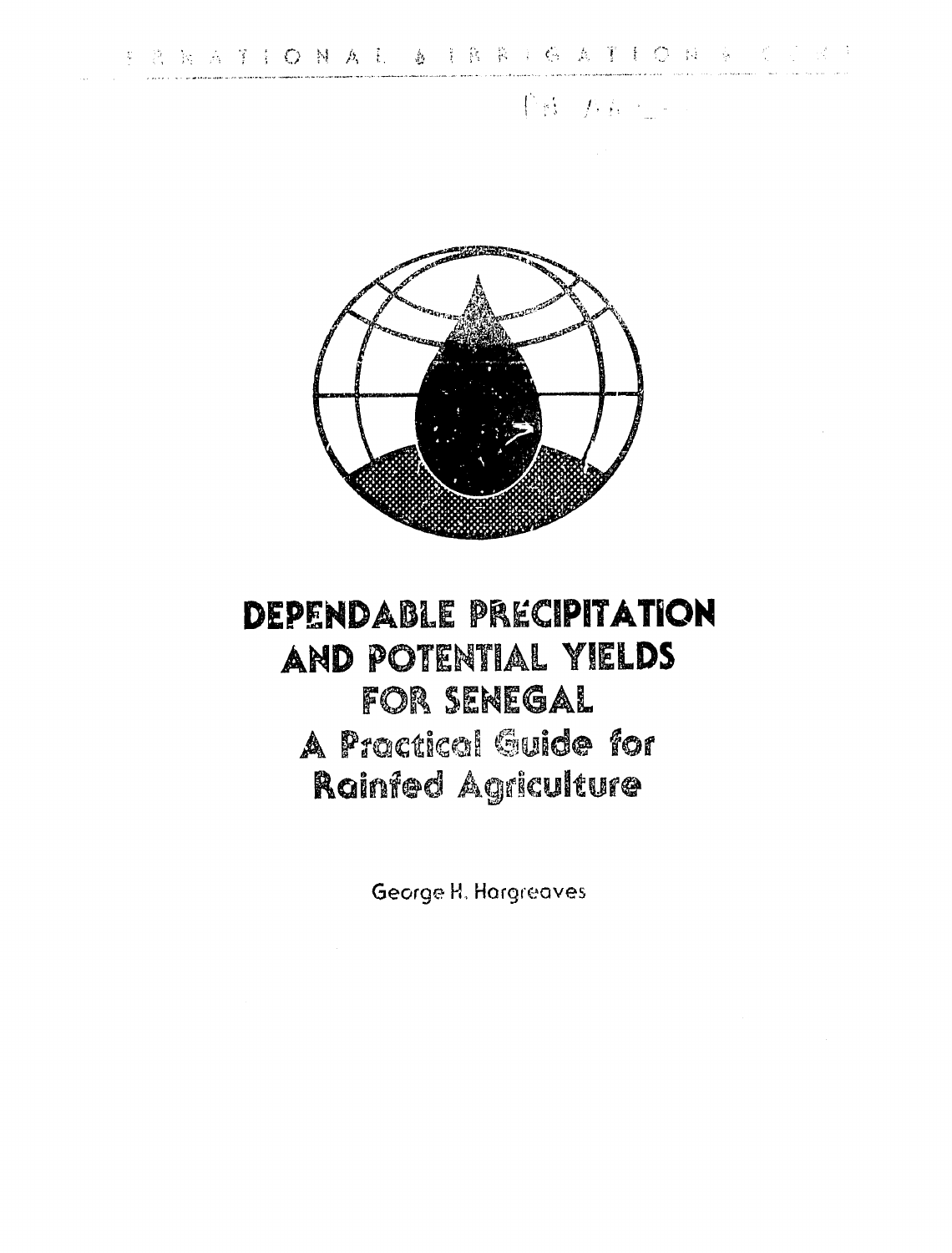$\frac{1}{2}$  .

### DEPENDABLE PRECIPITATION AND POTENTIAL

### YIELDS FOR SENEGAL

A Practical Guide for Rainfed Agriculture

by

George H. Hargreaves Research Director International Irrigation Center Ag. and Irrigation Engr. Dept. Utah State University Logan, Utah, 84322, U.S.A.

This report was financed under Order Number 40-3148-2-0776 of the U.S. Department of Agriculture/OICD in response to a request of the Bureau for Science and Technology, Agency for Intcrnational Development

May 1982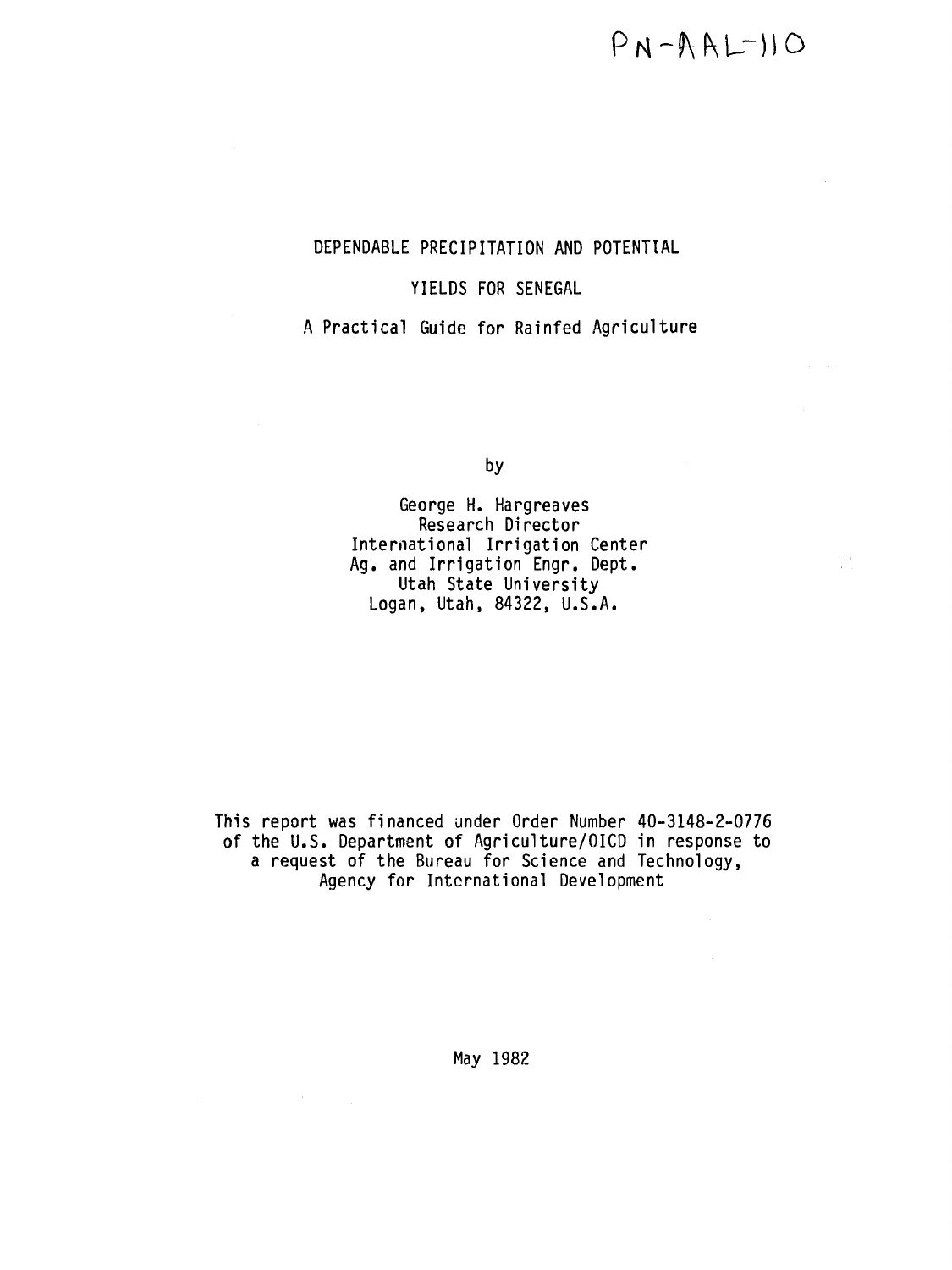#### ACKNOWLEDGMENT

This report was financed under Order Number 40-3148-2-0776 of the U.S. Department of Agriculture/OICD in response to a request of the Bureau for Science and Technology, Agency for International Development (AID).

The ideas expressed are those of the author and are not necessarily those of the International Irrigation Center, the Agency for International Development or the U.S. Department of Agriculture.

 $\frac{1}{4}$ 

 $\sim 10$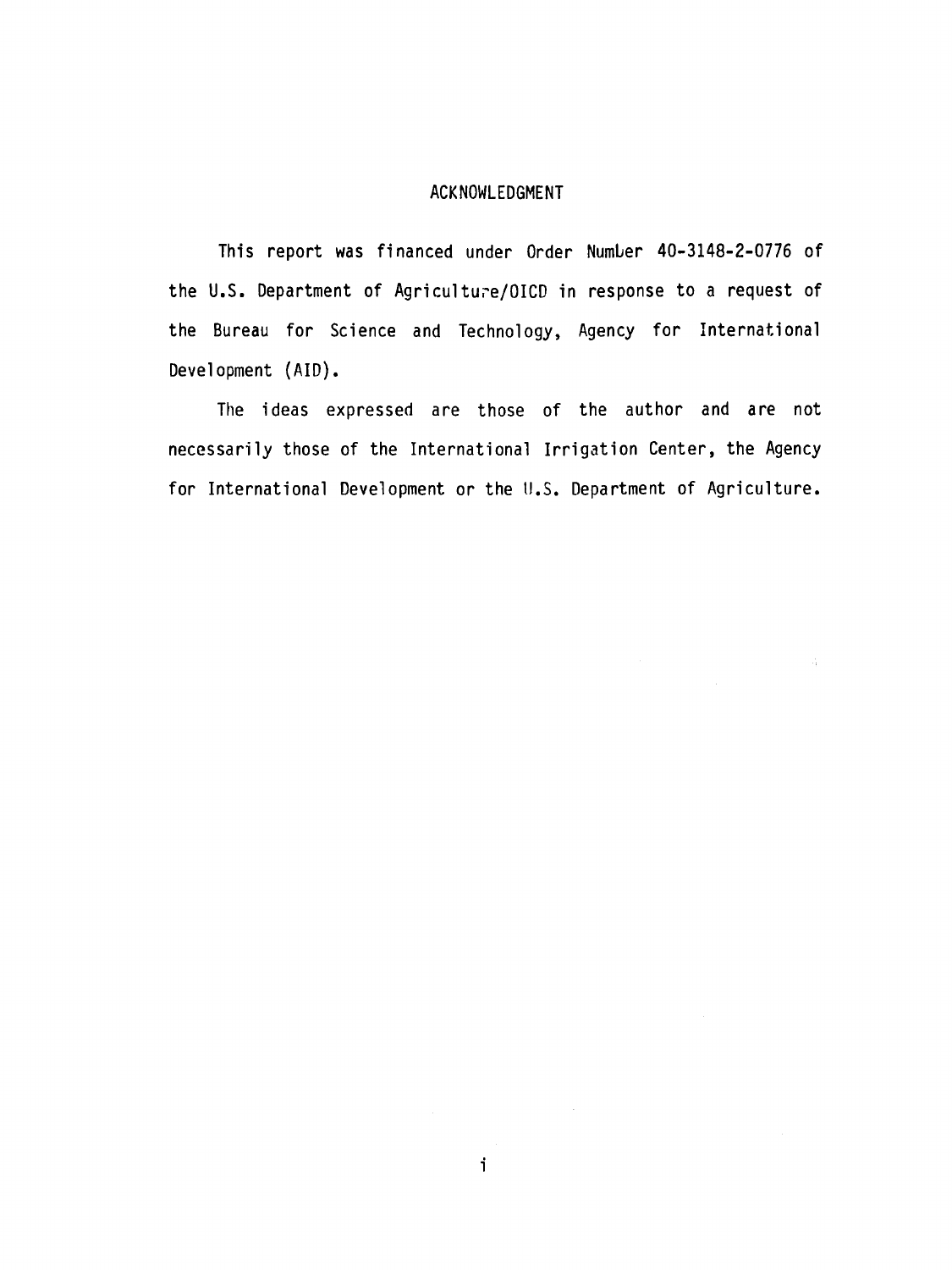# TABLE OF CONTENTS

|                                                    |                                |  |                                      |  |          |  |  |  |                    |  |  |  |  |  | Page                 |
|----------------------------------------------------|--------------------------------|--|--------------------------------------|--|----------|--|--|--|--------------------|--|--|--|--|--|----------------------|
| ACKNOWLEDGMENT                                     |                                |  |                                      |  |          |  |  |  |                    |  |  |  |  |  | i                    |
| INTRODUCTION                                       |                                |  |                                      |  |          |  |  |  |                    |  |  |  |  |  | 1                    |
| DEPENDABLE PRECIPITATION                           |                                |  |                                      |  |          |  |  |  |                    |  |  |  |  |  | $\overline{c}$       |
| GROWING SEASON ZONES                               |                                |  |                                      |  |          |  |  |  |                    |  |  |  |  |  | 6                    |
| CROP SELECTION                                     |                                |  |                                      |  |          |  |  |  |                    |  |  |  |  |  | $^{\circ}10$         |
| WATER MANAGEMENT                                   |                                |  |                                      |  |          |  |  |  |                    |  |  |  |  |  | 17                   |
| Zone 1<br>Zone 2<br>Zone 3<br>Zones $4, 5$ and $6$ |                                |  |                                      |  |          |  |  |  |                    |  |  |  |  |  | 17<br>18<br>22<br>22 |
| OPTIMIZING PRODUCTION                              |                                |  |                                      |  |          |  |  |  |                    |  |  |  |  |  | -23                  |
| <b>APPENDICES</b>                                  |                                |  |                                      |  |          |  |  |  |                    |  |  |  |  |  | 25                   |
| APPENDIX A:                                        | <b>REFERENCES</b>              |  |                                      |  |          |  |  |  |                    |  |  |  |  |  | 26                   |
| APPENDIX B:                                        | PROCEDURES USED OR METHODOLOGY |  |                                      |  |          |  |  |  |                    |  |  |  |  |  | 27                   |
| APPENDIX C:                                        |                                |  | <b>DETAILED</b><br>AT FIVE LOCATIONS |  | CLIMATIC |  |  |  | <b>INFORMATION</b> |  |  |  |  |  | 32                   |

 $\hat{\mathcal{L}}_{\text{max}}$  ,  $\hat{\mathcal{L}}_{\text{max}}$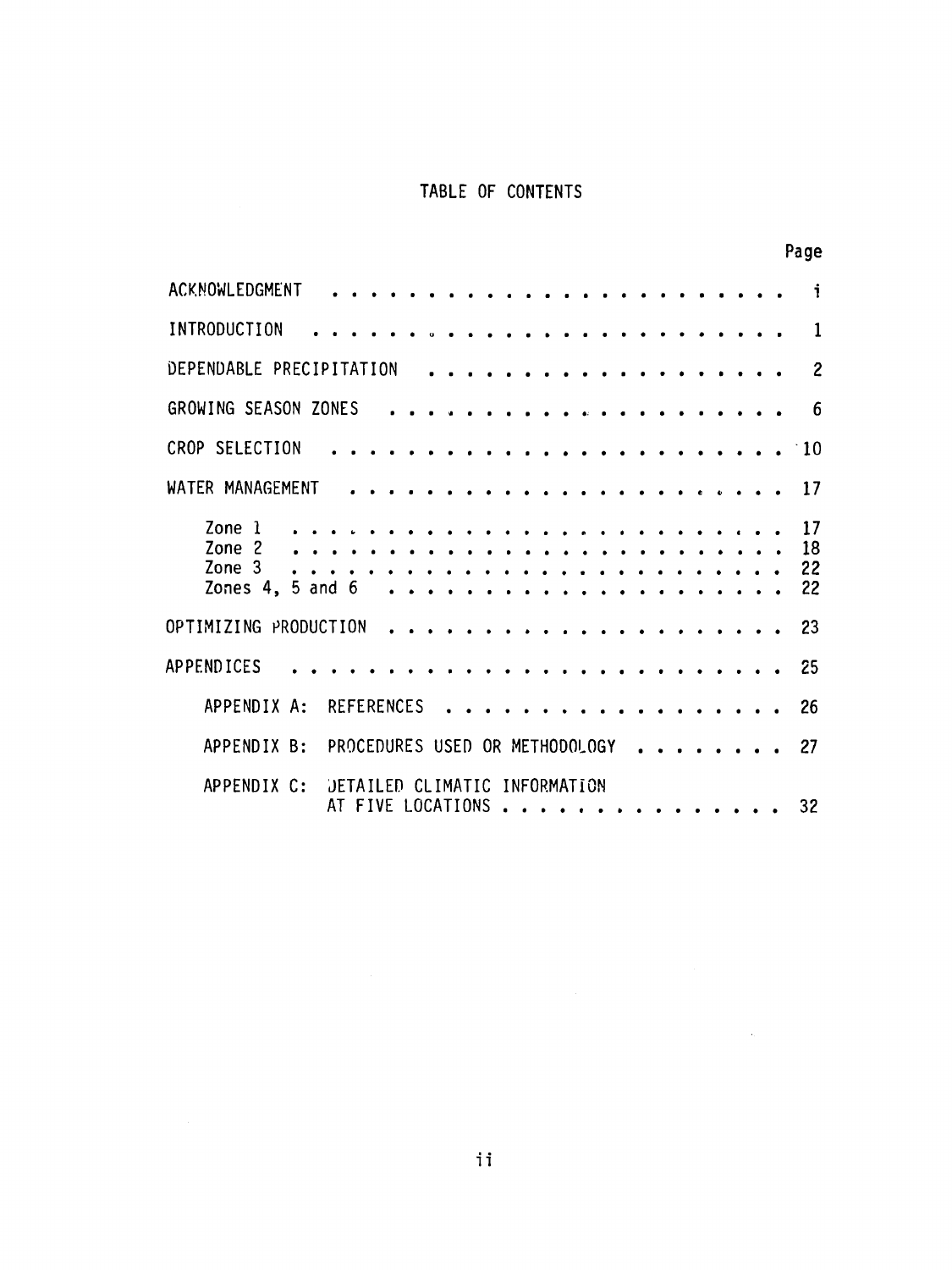# DEPENDABLE PRECIPITATION AND POTENTIAL YIELDS FOR SENEGAL A Practical Guide for Rainfed Agriculture

by

George H. Hargreaves

#### INTRODUCTION

Agriculture in Senegal is principally rainfed or flood recession. Studies are now being undertaken for the development of large areas for irrigated agriculture. However, if found feasible, the planning, construction and project development will encompass many years. Feasibility studies for the irrigation projects should include realistic comparisons with potential benefits and costs associated with non-irrigated crop production.

This study is concerned principally with climate as a resource for agriculturel development. Some knowledge of soil conditions is also incorporated. The analyses presented assume that the soils are capable of storing enough readily available moisture to supply maximum requirements for good plant growth for a period of ten days. Some sandy soils may require replenishment of moisture after as little as five days and some of the better soils will store enough water for fiteeen or more days.

The procedures used ire presented in Appendix B. Detailed climatic information for five typical locations is presented as Appendix C. The main portion of the report deals with those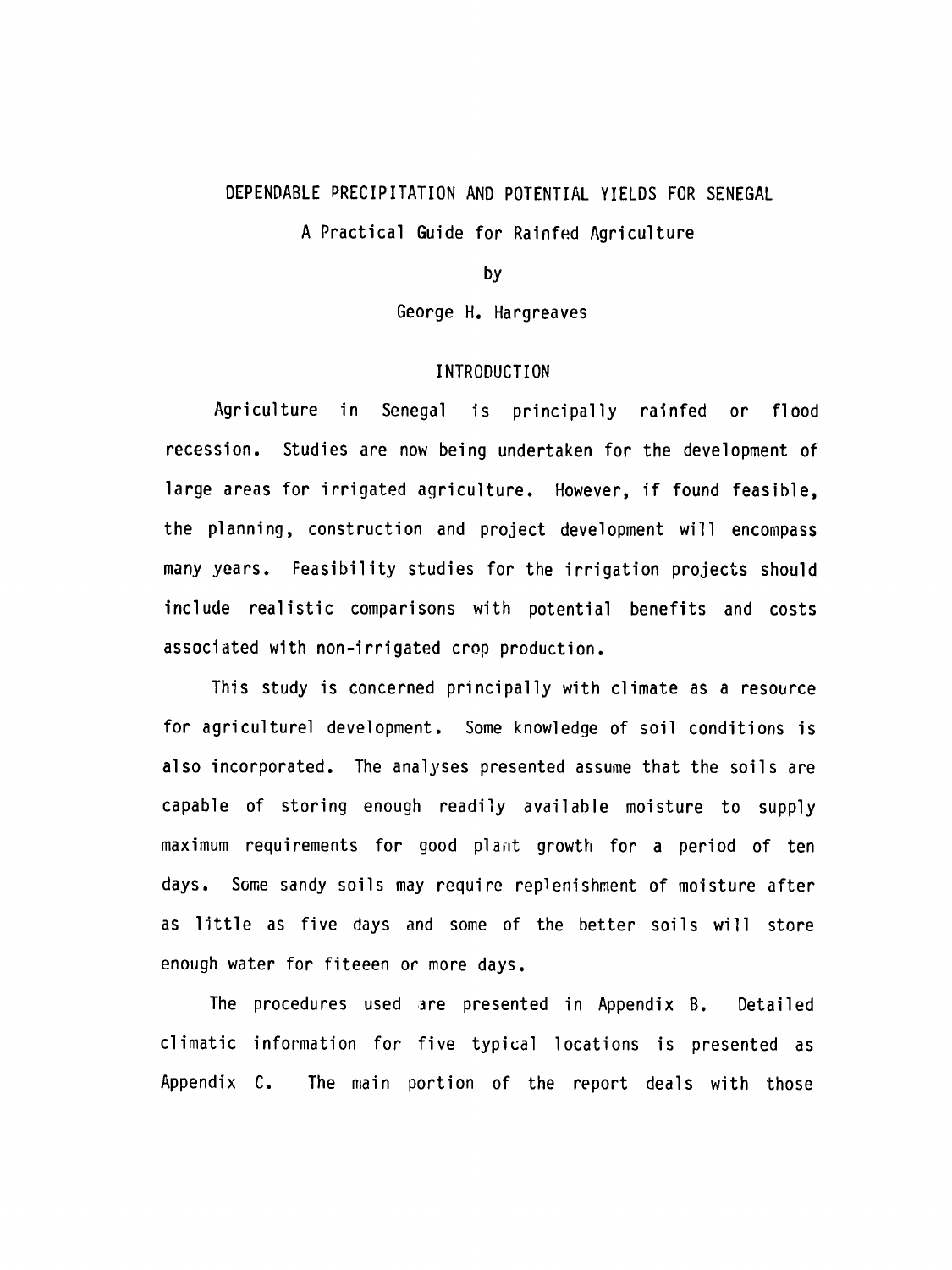aspects of climate that relate to crop selection, water management for rainfed agriculture and the potential yields under good management.

#### DEPENDABLE PRECIPITATION

Dependable precipitation is defined as the amount that is normally equalled or exceeded three-fourths of the time. It is the 75 percent statistical probability of occurrence (or exceedence). Each month or each ten-day period was evaluated. The dependable growing season was determined as the total length in days during which the dependable precipitation for each successive ten day period exceeded 30 mm.

The monthly dependable rainfall was compared with potential evapotranspiration or reference crop evapotranspiration. If dependable precipitation was less than one-third of potential evapotranspiration, that month was considered to be too dry for rainfed agriculture. If the dependable precipitation for the month exceeded four-thirds of tne potential evapotranspiration, rainfall for the month was considered excessive. Either natural or artificial surface drainage is required during months of excessive rainfall in order to maintain satisfactory levels of crop production.

Table 1 presents monthly dependable precipitation for the rainy season and mean annual rainfall in mm at 57 locations in Senegal.

 $-2-$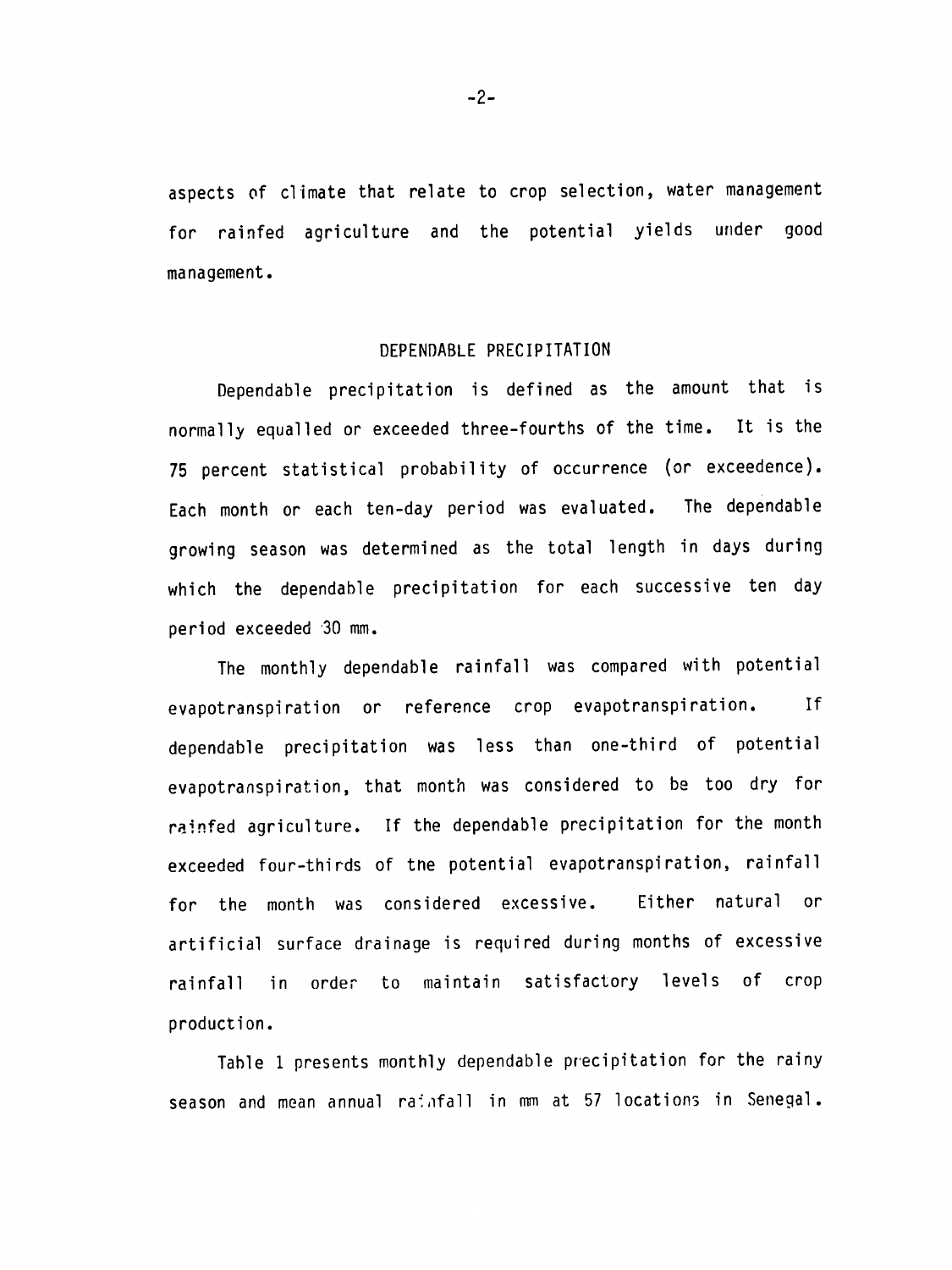| Station       | N.Lat.                          | W.Long.             | June                    | July | Aug. | Sept. | 0 <sub>ct</sub> | Annual |
|---------------|---------------------------------|---------------------|-------------------------|------|------|-------|-----------------|--------|
| <b>Bake1</b>  | $14^\circ$ 53'                  | $12^{\circ}$ 24'    | $\overline{7}$          | 70   | 135  | 60    | $\bf{0}$        | 498    |
| Bambey        | $14^\circ$<br>42'               | $16^\circ$ 27'      | $\mathbf 0$             | 74   | 174  | 116   | 12              | 632    |
| Bignona       | $12^{\circ}$<br>49'             | $16^\circ$ $14'$    | 79                      | 199  | 405  | 259   | 93              | 1408   |
| <b>Boule1</b> | $14^{\circ} 08'$                | $15^{\circ}$<br>21' | 24                      | 108  | 146  | 117   | 25              | 671    |
| Coki          | $15^\circ$ 30'                  | 16°00'              | 0                       | 48   | 146  | 83    | $\mathbf{1}$    | 488    |
| Dagana        | $16^{\circ}$ 30'                | $15^\circ$ 30'      | $\mathbf 0$             | 14   | 97   | 34    | 0               | 316    |
| Dahra         | $15^\circ$ 21'                  | $15^\circ 29'$      | 0                       | 61   | 134  | 72    | 4               | 511    |
| Dakarville    | $14^{\circ}$<br>40 <sup>1</sup> | $17^\circ$<br>26'   | 0                       | 104  | 178  | 78    | 6               | 540    |
| Dakar-Yoff    | $14^{\circ}$<br>44'             | $17^{\circ}$<br>30' | $\overline{2}$          | 40   | 150  | 120   | 11              | 599    |
| Dara          | $15^\circ 20'$                  | $15^{\circ}$<br>29' | 0                       | 48   | 152  | 82    | $\mathbf 0$     | 517    |
| Daroumousty   | $13^{\circ} 53'$                | $15^\circ$ 48'      | $\mathbf 0$             | 57   | 129  | 74    | 11              | 509    |
| Dialacoto     | $14^{\circ}$ 39'                | $13^\circ$<br>09'   | 98                      | 175  | 235  | 204   | 31              | 1097   |
| Didloulou     | $13^\circ$<br>02'               | $16^\circ$ 35'      | 32                      | 219  | 466  | 213   | 69              | 1081   |
| Dioubel       | $14^{\circ}$ 39'                | 16°09'              | $\overline{5}$          | 78   | 173  | 116   | 17              | 650    |
| Fatick        | $14^{\circ} 20'$                | $16^\circ 20'$      | 14                      | 110  | 230  | 146   | 25              | 804    |
| Foundidgne    | 14° 07'                         | $16^\circ 28'$      | $\overline{\mathbf{z}}$ | 122  | 272  | 169   | 30              | 890    |
| Gassane       | $14^{\circ}$<br>49'             | $15^{\circ}$<br>18' | 15                      | 65   | 138  | 106   | 47              | 615    |
| Gossas        | $14^{\circ} 30'$                | $16^{\circ} 04'$    | 19                      | 102  | 167  | 130   | 73              | 725    |
| Goudyry       | $14^{\circ}$ $11'$              | $12^{\circ}$ 43'    | 42                      | 117  | 203  | 134   | 31              | 833    |
| Guento        | $13^{\circ}$ 34'                | $13^\circ$<br>48'   | 80                      | 129  | 206  | 176   | 13              | 912    |
| Inor          | $13^{\circ}00'$                 | $15^{\circ}$ 42'    | 74                      | 227  | 334  | 194   | 70              | 1275   |

TABLE 1. Dependable Precipitation and Mean Annual Rainfall (mm).

 $\frac{1}{4}$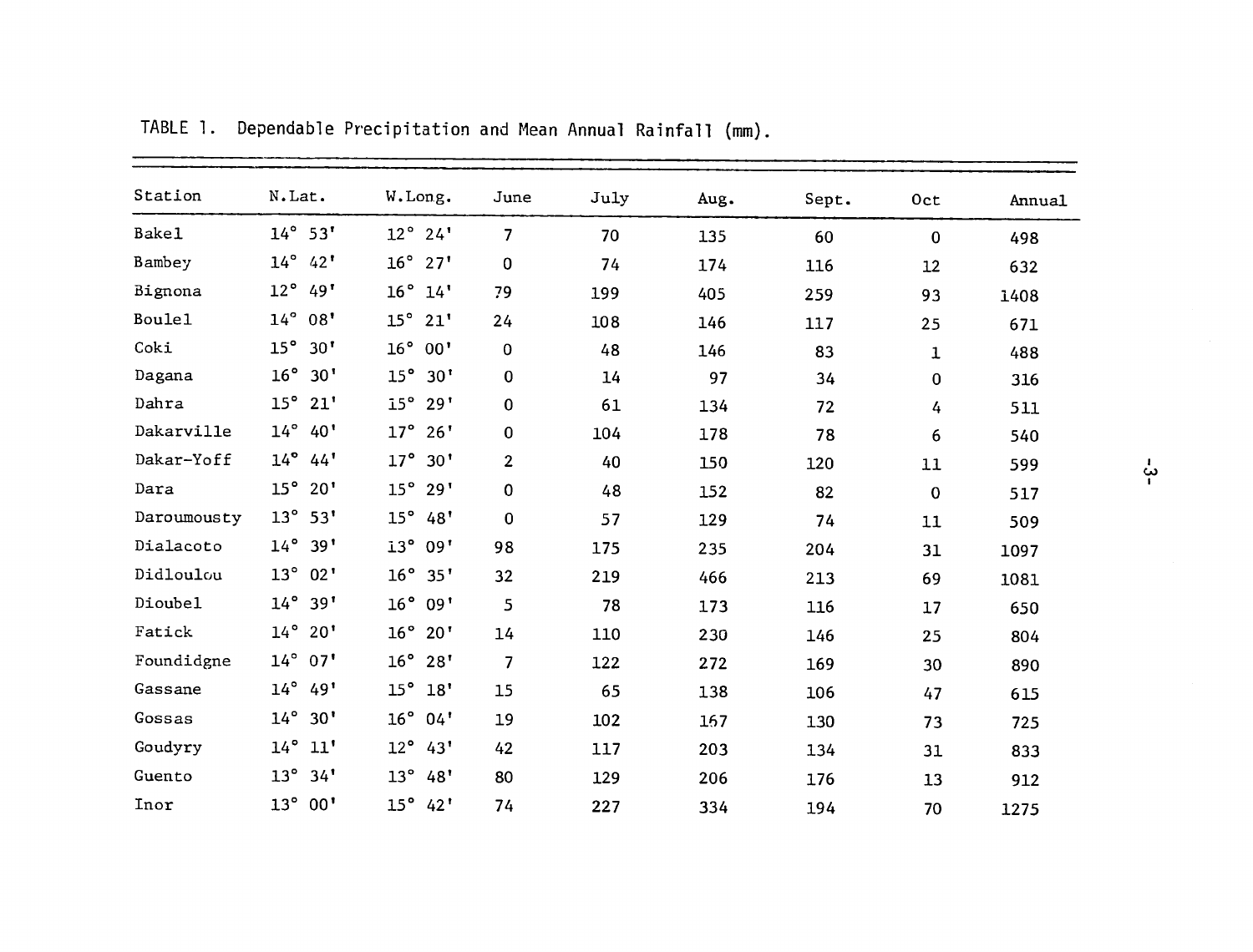| Station         | N.Lat.                          | W. Long.            | June           | July | Aug. | Sept. | Oct.     | Annual |
|-----------------|---------------------------------|---------------------|----------------|------|------|-------|----------|--------|
| Joal            | $14^{\circ}$ 10'                | $16^\circ$ 51'      | $\overline{2}$ | 159  | 262  | 186   | 69       | 985    |
| Kaffrine        | $14^{\circ}06'$                 | $15^\circ 28'$      | 14             | 90   | 205  | 123   | 15       | 716    |
| Kaolack         | $14^{\circ} 08'$                | $16^\circ$ 04'      | 21             | 110  | 229  | 156   | 20       | 823    |
| Kebemer         | $15^{\circ}$<br>22 <sup>1</sup> | $16^\circ$ 27'      | $\mathbf 0$    | 37   | 164  | 86    | 23       | 543    |
| Kedougou        | $12^{\circ}$<br>33'             | $12^{\circ}$ 10'    | 136            | 182  | 251  | 255   | 72       | 1307   |
| Khombole        | $14^{\circ} 46'$                | $16^\circ$ 42'      | $\mathbf 0$    | 70   | 196  | 110   | 10       | 620    |
| Kidira          | $14^{\circ}$<br>$2^{9}$         | $12^{\circ}$ 13'    | 48             | 123  | 186  | 126   | $10\,$   | 782    |
| Kolda           | $12^{\circ} 55'$                | $14^{\circ} 55'$    | 88             | 180  | 291  | 221   | 73       | 1194   |
| Koumpentoum     | $13^{\circ} 59'$                | $14^{\circ}$<br>33' | 49             | 89   | 177  | 122   | 31       | 758    |
| Koungheul       | $13^{\circ} 58'$                | $14^{\circ} 49'$    | 69             | 124  | 199  | 129   | 22       | 840    |
| Linguere        | 15°<br>23'                      | $15^{\circ}$<br>09' | $\overline{7}$ | 74   | 142  | 88    | 9        | 531    |
| Louga           | $15^\circ$ 38'                  | $16^{\circ}$<br>09' | $\Omega$       | 43   | 107  | 77    | 0        | 422    |
| Maka-Colibentan | $13^{\circ}$<br>40 <sup>1</sup> | $14^\circ$ $17'$    | 56             | 94   | 173  | 139   | 24       | 765    |
| Matam           | 15°<br>38'                      | $13^{\circ}$<br>13' | 16             | 68   | 151  | 63    | $\bf{0}$ | 527    |
| M'Baba Garage   | $14^{\circ} 59'$                | $16^{\circ}$<br>44' | $\mathbf 0$    | 45   | 172  | 106   | 9        | 564    |
| M'Bake          | $14^{\circ}$ 44'                | $15^{\circ}$<br>55' | $\mathbf 0$    | 73   | 173  | 100   | 5        | 592    |
| M'Bad           | $14^{\circ} 45'$                | $17^\circ$ 19'      | $\mathbf 0$    | 32   | 166  | 112   | 3        | 564    |
| M'Bour          | $14^{\circ} 25'$                | $16^\circ$ 55'      | $\pmb{0}$      | 67   | 209  | 134   | 13       | 685    |
| Mont Roland     | $14^{\circ}$<br>56'             | $16^{\circ}$<br>59' | $\bf{0}$       | 69   | 195  | 133   | 35       | 696    |
| Niord Rip       | $13^\circ$<br>44'               | $15^{\circ}$<br>49' | 34             | 131  | 262  | 162   | 28       | 916    |
| Oussouye        | $12^{\circ} 30'$                | $16^\circ$ 30'      | 86             | 347  | 472  | 290   | 103      | 1722   |

TABLE **1.** (Continued)

 $\sim$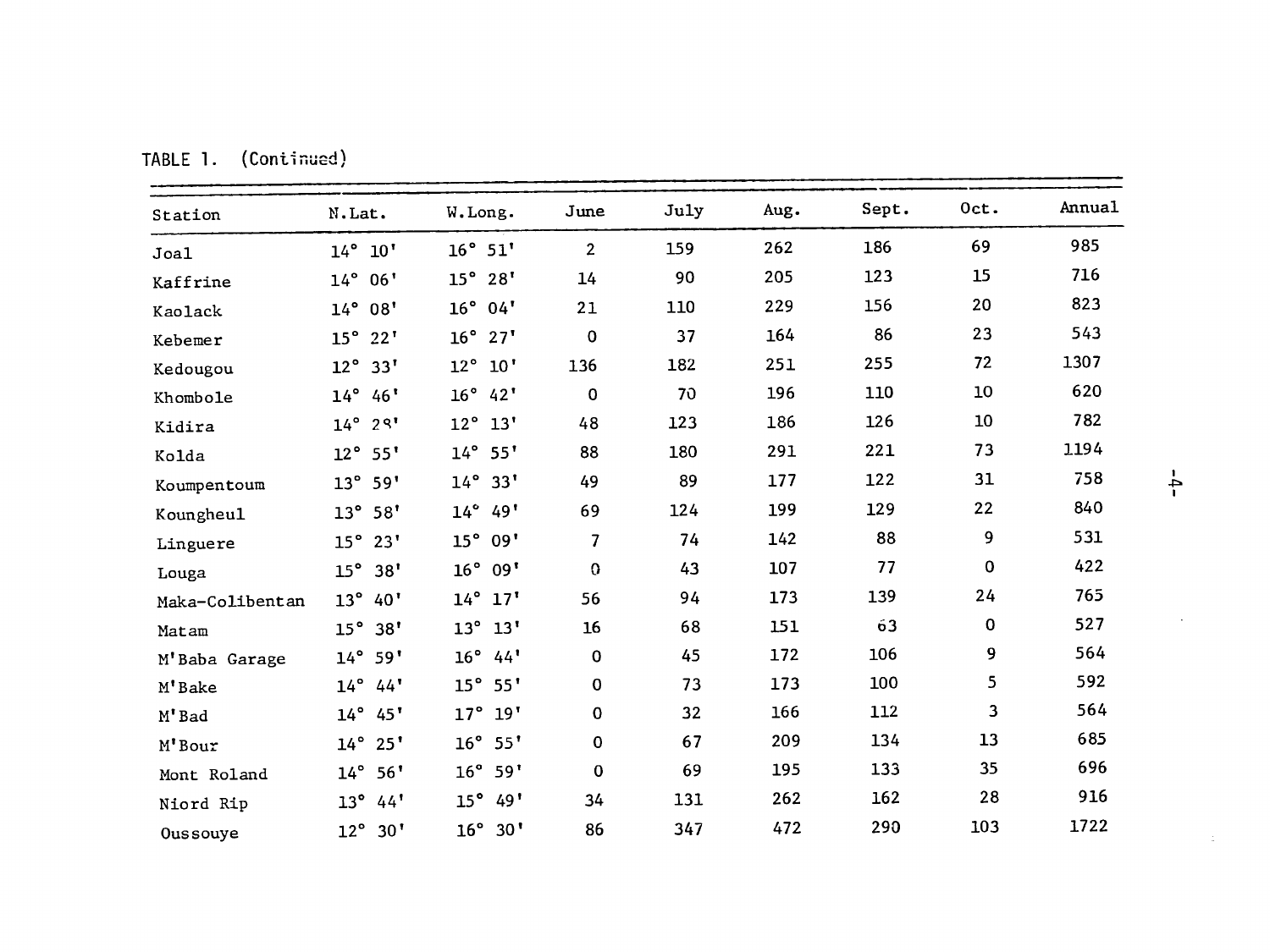| Station     | N.Lat.                          | W.Leng.                | June        | July | Aug. | Sept. | Oct.           | Annual |
|-------------|---------------------------------|------------------------|-------------|------|------|-------|----------------|--------|
| Podor       | $16^{\circ}$<br>38'             | $14^{\circ}$<br>56'    | $\mathbf 0$ | 18   | 82   | 33    | $\mathbf 0$    | 311    |
| Rufisque    | $14^{\circ}$<br>40'             | $17^\circ$ $15'$       | $\mathbf 0$ | 40   | 206  | 119   | $\mathbf 0$    | 604    |
| Saint-Louis | $16^\circ$ 01'                  | $16^{\circ}$<br>30'    | $\mathbf 0$ | 16   | 96   | 52    | $.5\,$         | 390    |
| Saraya      | $12^{\circ}$<br>50'             | $11^{\circ}$<br>45'    | 139         | 199  | 269  | 184   | 107            | 1292   |
| Sedhiou     | $12^{\circ}$<br>43'             | $15^\circ$ 42'         | 78          | 210  | 355  | 270   | 194            | 1387   |
| Tambacounda | $13^{\circ}$<br>46'             | $13^{\circ}$<br>41'    | 82          | 147  | 215  | 178   | 37             | 886    |
| Thiadiaye   | $14^\circ 25'$                  | $16^{\circ}$<br>24'    | $\mathbf 0$ | 117  | 200  | 211   | 41             | 862    |
| Thiel       | $14^{\circ}$ 56'                | $15^{\circ}$<br>04'    | 5           | 38   | 130  | 107   | 27             | 540    |
| Thies       | $14^{\circ}$<br>48'             | $16^{\circ} 56'$       | $\mathbf 0$ | 59   | 205  | 138   | 13             | 664    |
| Thilmaka    | $15^{\circ}$<br>02'             | $16^\circ$ $14'$       | $\mathbf 0$ | 43   | 152  | 94    | $\overline{2}$ | 512    |
| Tivaduane   | $14^\circ$ 57'                  | $16^{\circ}$<br>45"    | $\mathbf 0$ | 46   | 78   | 118   | 1              | 586    |
| Toubacouta  | $14^{\circ}$<br>42'             | $15^{\circ}$<br>49'    | 37          | 96   | 346  | 235   | 50             | 1077   |
| Velingara   | $13^{\circ}$<br>09'             | $14^{\circ}$<br>09'    | 98          | 146  | 236  | 204   | 43             | 1063   |
| Yang-Yang   | $15^{\circ}$<br>40 <sup>1</sup> | 15 <sup>e</sup><br>18' | $\mathbf 0$ | 48   | 151  | 84    | 3              | 520    |
| Ziguinchor  | $12^{\circ}$<br>35'             | $16^{\circ}$<br>16'    | 75          | 302  | 421  | 272   | 80             | 1559   |

TABLE **1.** (Continued)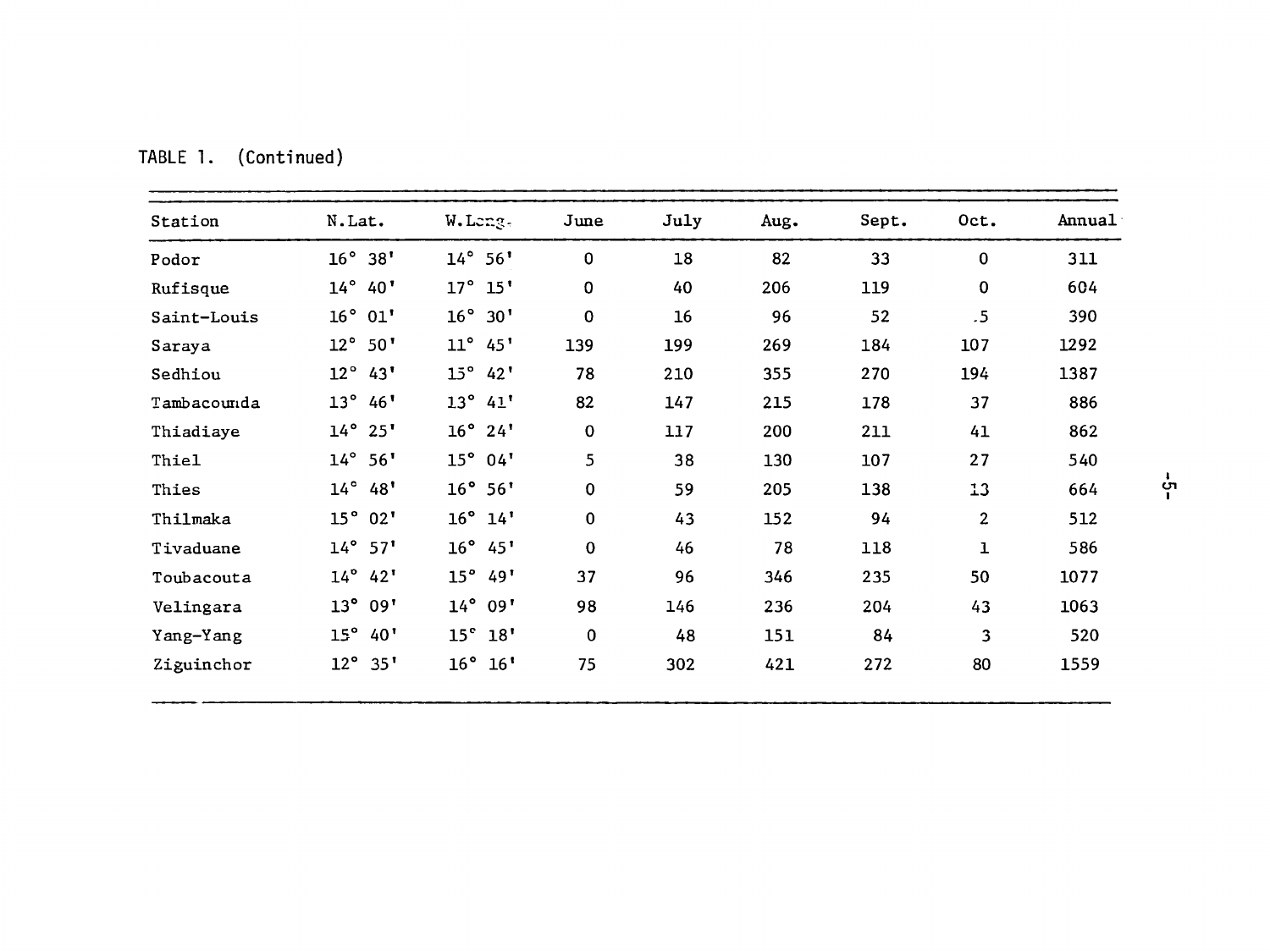the rainy season is normally June through October or somewhat shorter. The dependable precipitation shown for these months is the amount for which there is a 75 percent probability of receiving the value indicated in Table **I** or more. If the crop requirement is equal to the dependable precipitation, there is an approximate 25 percent probability of having some deficit in the total rainfall during the month and significantly greater probabilities of a deficit for the crop due to distribution during the month and to amounts of rain that run off and do not enter the soil or become available for crop use.

The mean annual precipitation is shown as there is a good correlation between annual totals and length of the dependable rainy season. The mean value will occur somewhat less than half of the time. Use of mean rainfall for agricultural planning will result in deficits in total amount in about 65 percent of the years.

#### GROWING SEASON ZONES

The length of the growing season for rainfed crops depends upon the length of the period of water adequacy for crop growth. If the crop fails to reach maturity or near maturity by the end of the rainy season, yields or production will be quite low. Doorenbos, et al. (1) used the Stewart model to predict yield reductions resulting from water deficits by using the relationship between relative yield decrease and relative evapotranspiration deficit.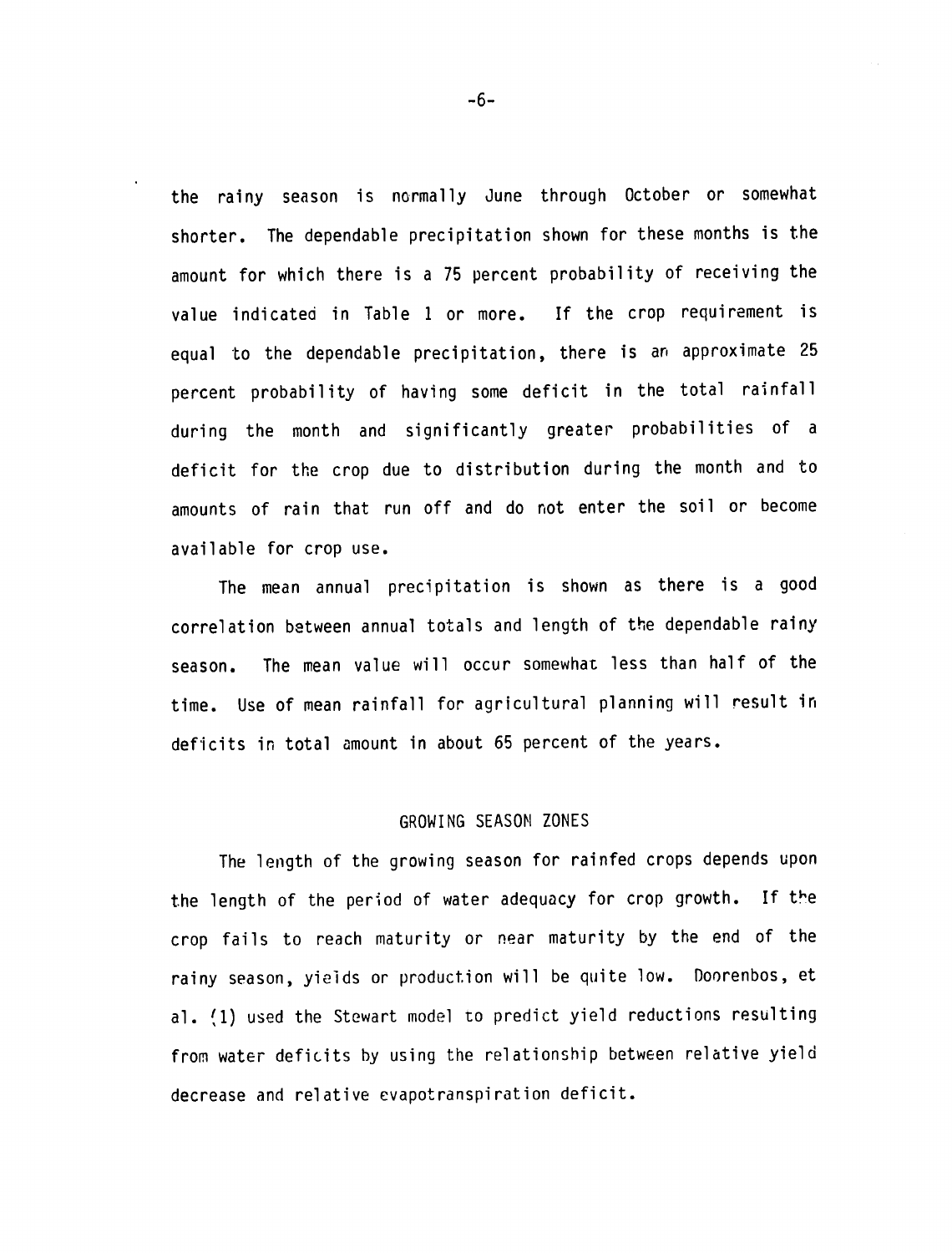The equation can be written:

$$
(1 - \frac{Y_a}{Y_m}) = ky (1 - \frac{ET_a}{ET_m})
$$
 (1)

in which:

Ya **=** actual harvested yield  $Y_m$  = maximum harvested yield ky **=** a yield response factor  $ET_a$  = actual crop evapotranspiration

 $ET_m = maximum$  crop evapotranspiration

Values of ky, the yield response factor, are given in Table 2 for typical crops grown in Senegal. The average for the eight crops presented indicates that a given percentage water deficiency produces nearly a corresponding reduction in yield. In general, crops are less sensitive to soil moisture deficits during the ripening period, indicating that the growing seasoin can extend somewhat beyond the length of the rainy season in order to allow the crop to suffer some stress while exhausting the residual soil moisture.

Figure **1** gives six zones, each with a different length of the dependable rainy season. The rainy season increases in length from north to south. For maximum yields, crops must be selected that have length of growing season requirements corresponding with, or only a little longer than, the period of adequate water availability.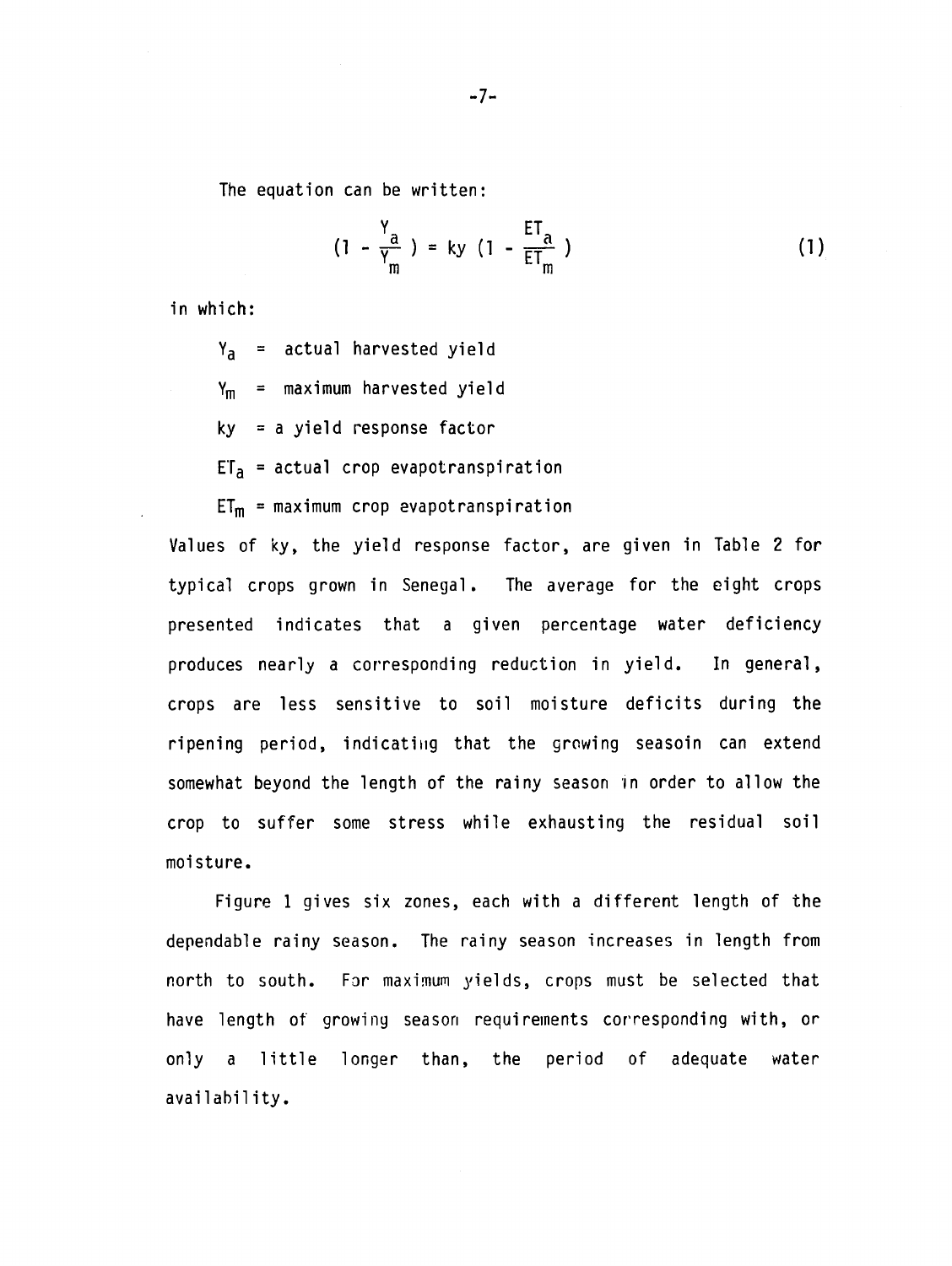| Crop       |                       | Vegetative Period |       | Flowering | Yield     | Ripening | Total          |
|------------|-----------------------|-------------------|-------|-----------|-----------|----------|----------------|
|            | Early                 | Late              | Total | period    | formation | period   | growing period |
| Beans      |                       |                   | 0.2   | 1.1       | 0.75      | 0.2      | 1.15           |
| Cotton     |                       |                   | 0.2   | 0.5       |           | 0.25     | 0.85           |
| Groundnut  |                       |                   | 0.2   | C.8       | 0.6       | 0.2      | 0.70           |
| Maize      |                       |                   | 0.4   | 1.5       | 0.5       | 0.2      | 1.25           |
| Sorghum    |                       |                   | 0.2   | 0.55      | 0.45      | 0.2      | 0.90           |
| Soybean    |                       |                   | 0.2   | 0.8       | 1.0       |          | 0.85           |
| Sunflower  | 0.25                  | 0.5               |       | 1.0       | 0.8       |          | 0.95           |
| Watermelon | 0.45                  | 0.7               |       | 0.8       | 0.8       | 0.3      | 1.10           |
| Source:    | Doorenbos, et.al. (1) |                   |       |           |           |          |                |

# TABLE 2. Yield Response Factor **(ky).**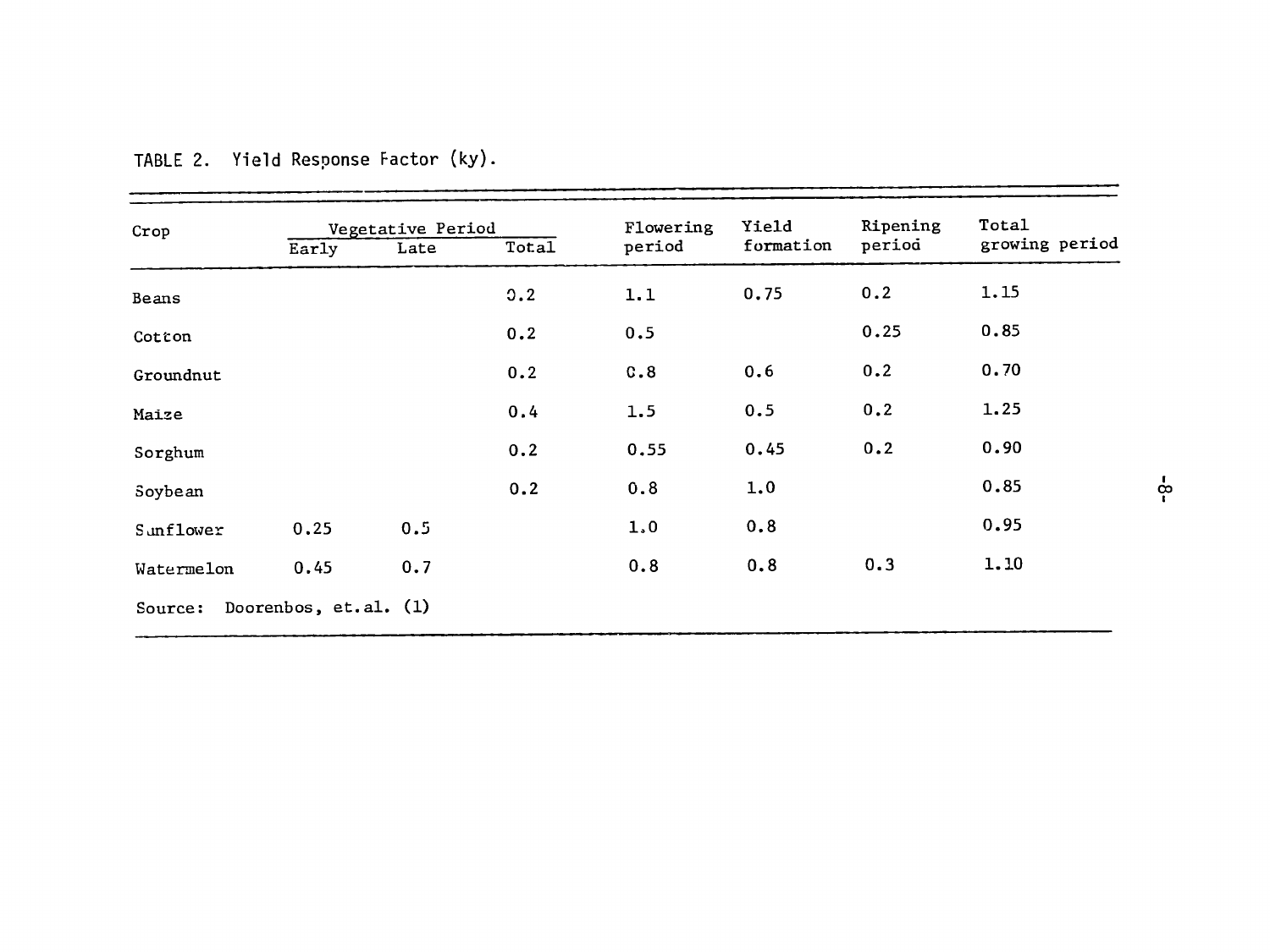

Zones Showing Length of Growing **FIGURE**  $\overline{\mathbf{1}}$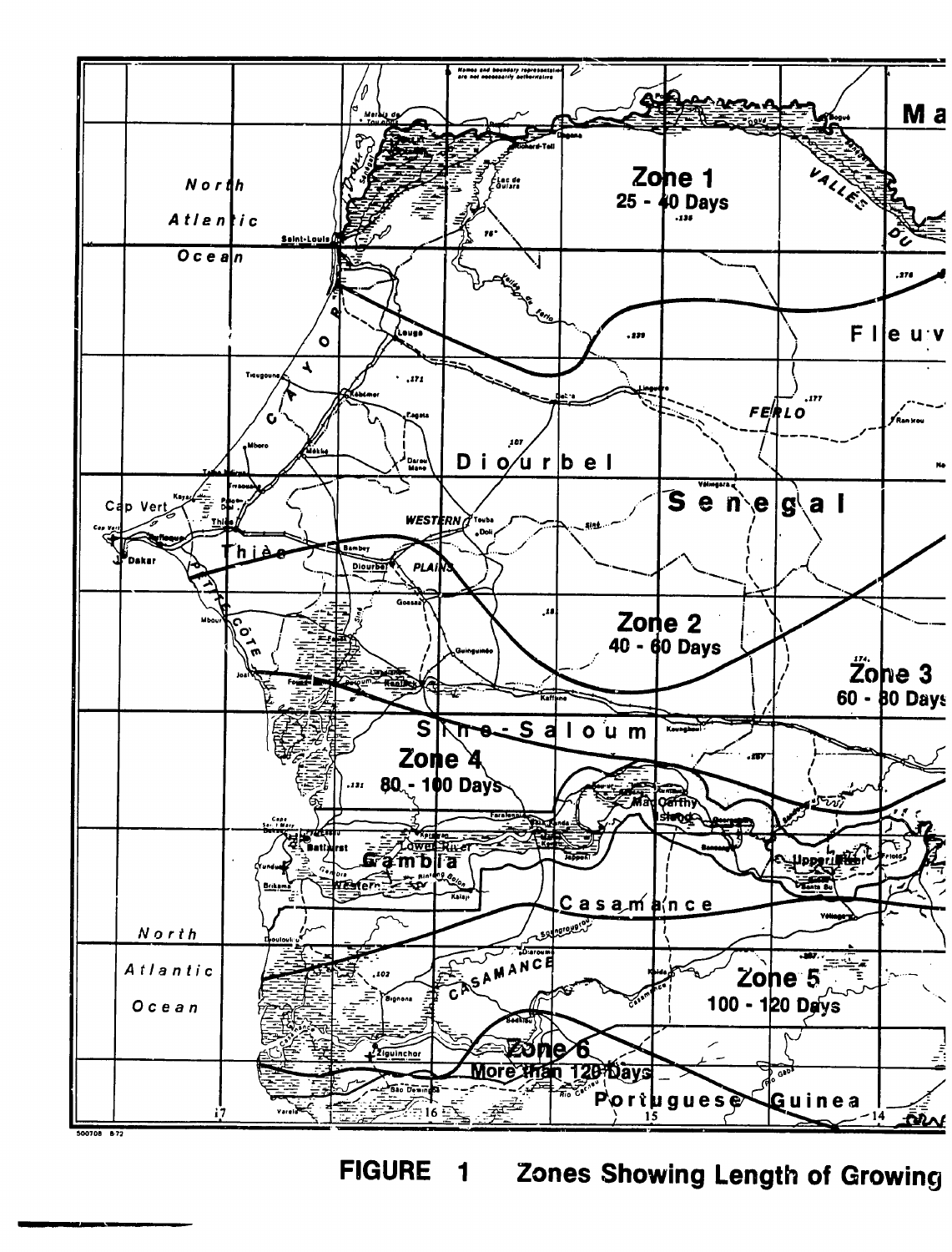

J Length of Growing Season for Rainfed Agriculture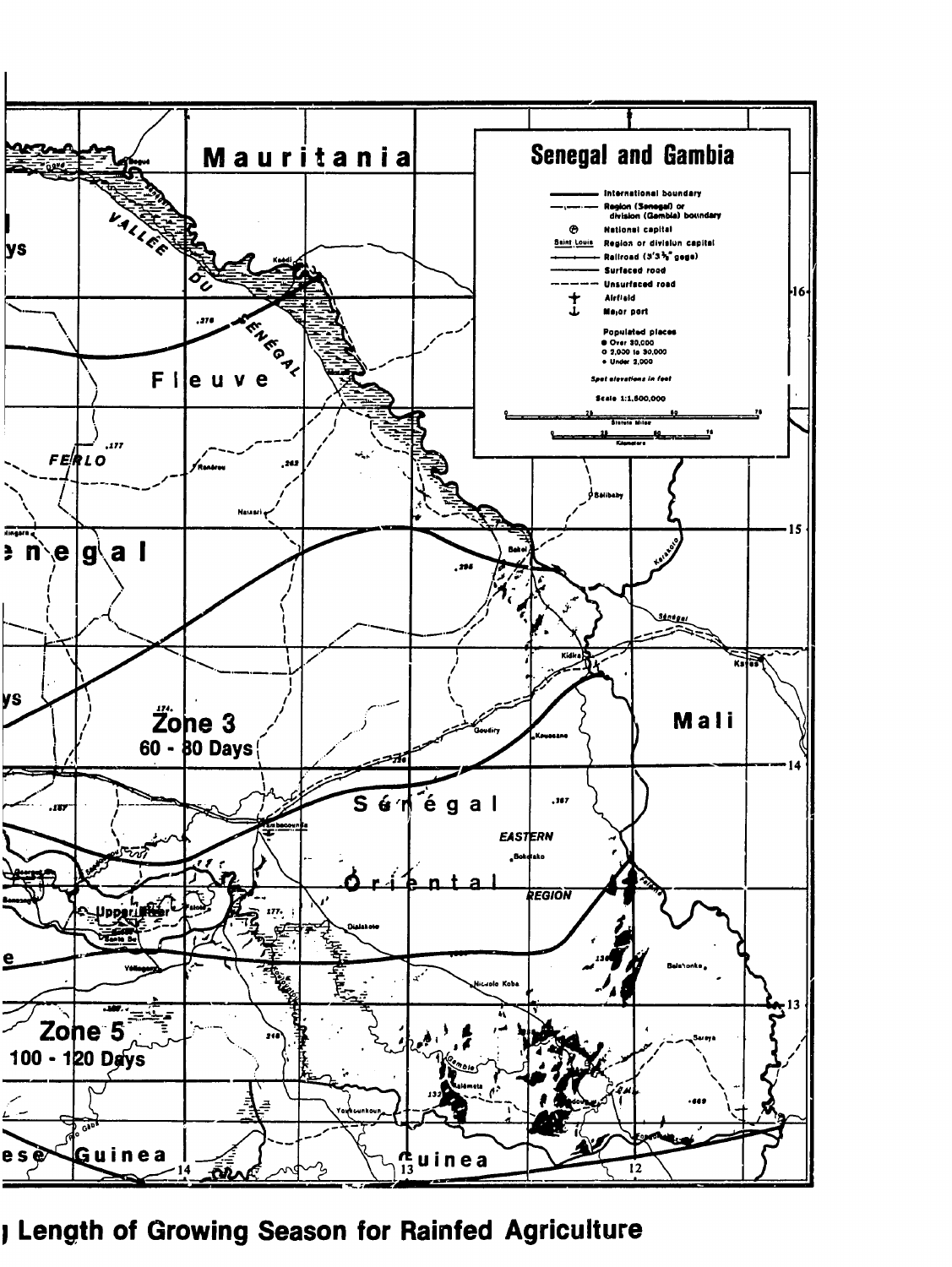#### CROP SELECTION

Millets, particularly the short growing season millets, are very drouqht resistant and will produce an economic yield with less water than other grains. Special consideration should also be given to the production of mung beans, as some varieties mature in as little as 45 days. Yields of this crop are sometimes satisfactory when planted on soils of good water holding capacity near the end of the rainy season.

Maize is the least drought resistant of the crops listed in Table 2. If water is sufficient, adequately fertilized maize grown on deep soils having good water holding capacity outproduces the other grains. Because of its potential for high yield and the demand as a food c, jp, maize should be given special consideration. I, some countries maize is harvested as a vegetable during the ripening period, thereby reducing the length of time for which adequate soil moisture is required. Table 3 presents the number of days required from planting to maturity for various maize hybrids.

Table 4 shows 11 crops which are climatically suited to the area and can be considered for production in Senegal. There are many varieties of some of the crops suggested. Selection will be necessary because some varieties have specific requirements for length of daylight heurs, length of growing season or other conditions. The fertilizer recommendations are from Doorenbos, et al. **(1)** and are general. Soils vary greatly in their needs for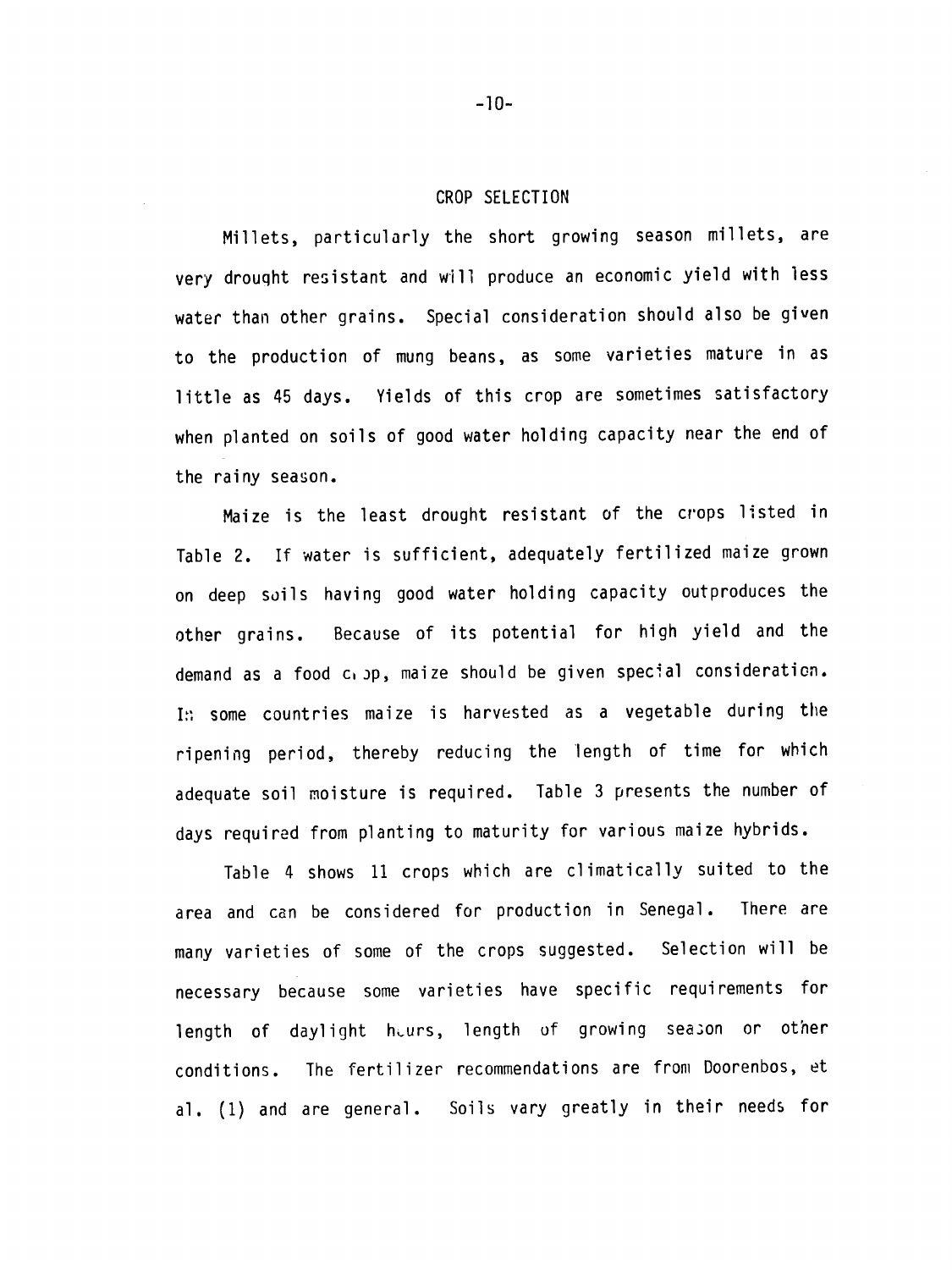# **TABLE Z.** Time from Planting to Maturity for Hybrid Maize.

| Growing<br>Degree<br>Days.           | 1950<br>to<br>2050 |                         | 2050<br>to<br>2150                        |                            |                                                     | 2150<br>to<br>2300                                 | 2300<br>to<br>2400                                           |                                            | 2400<br>to<br>2500                                          |                                         | 2500<br>to<br>2650                 | 2650<br>to<br>2900           |
|--------------------------------------|--------------------|-------------------------|-------------------------------------------|----------------------------|-----------------------------------------------------|----------------------------------------------------|--------------------------------------------------------------|--------------------------------------------|-------------------------------------------------------------|-----------------------------------------|------------------------------------|------------------------------|
| <b>NORTHRUP</b><br>KING              | PX403              | PX414<br><b>PX11</b>    | PX419<br>PX7<br><b>PX14</b>               | PX443                      | PX449                                               | <b>PX15</b><br><b>PX20</b><br><b>PX24</b><br>PX485 | <b>PX32</b><br><b>KE497</b><br><b>PX529</b><br>PX37          | PX46<br>PX49<br>PX39                       | <b>PX585</b><br>PX610<br>PX59                               | PX606<br>PX603<br>KT626                 | PX74<br><b>PX72</b><br><b>PX75</b> | PX788                        |
| <b>CENEX</b>                         |                    |                         | 3010A                                     | 3059<br>2084               | 2004<br>3011                                        | 2093<br>2091<br>3015                               | 3094<br>2111                                                 | 3123<br>2098<br>3100<br>2119               | 3103<br>2106<br>2104<br>4106 ·                              | 2134<br>3139<br>2108<br>2110A           | 2110<br>2203<br>2114<br>2157A      | 3366<br>2371<br>2380<br>2124 |
| <b>PIONEER</b>                       | 3894<br>3992       |                         | 3978<br>3872                              | 3965A<br>39 <sup>r</sup> 0 | 3906                                                | 3901                                               | 3747                                                         | 3780<br>3732<br>3773                       | 3541                                                        | 3536                                    | 3369A<br>3360                      | 3323<br>3183                 |
| <b>FUNKS</b>                         |                    | G4082<br>G4055<br>G4065 | G5048<br>G5150<br>G4040<br>G4042<br>G4021 | G5190<br>G4085             | G4141A<br>G4195<br>G4180<br>G4143<br>G4171<br>G4256 | G4252<br>G4224<br>Silomix<br>100                   | G4288<br>G4272<br>G4300<br>G4315<br>G4342<br>G4321a<br>G4306 | G4444A<br>64323<br>G4444<br>Silomix<br>110 | G4408<br>G4426<br>G4430<br>G4435<br>G4438<br>Silomix<br>115 | G4465<br>G4449<br>G4450                 | G4507<br>G4507A<br>G4657           |                              |
| P.A.G.                               | 501                | SX111<br>503            | SX121<br><b>SX137</b>                     | SX157                      | SX 67<br>SX177<br>517                               | <b>SX181</b>                                       | SX189<br>529<br>534                                          | SX249<br>547                               | SX397<br>SX277<br>SX454                                     | 576                                     | SX351<br>SX333<br>314<br>7476      | SX373<br>SX98.<br>584        |
| <b>TROJAN</b>                        |                    |                         | TX85                                      | <b>TX880</b><br>TX891      | <b>T950</b><br>TX90<br>T910<br>T929<br>T930         | <b>TX594</b><br>TX599                              | T1000                                                        | T1050<br>T1058<br>T1069                    | T1100<br><b>TX111</b><br>TX5113                             | <b>TXS115A</b><br><b>TX115</b><br>T1189 | <b>TX119A</b><br><b>TXS119</b>     | <b>T1230</b><br>T1251        |
| <b>IDAHYBRID</b><br><b>UTAHYBRID</b> |                    |                         | 216                                       | <b>SRX33</b>               |                                                     | 330<br>$30 - 30$                                   | $30 - 50$<br>SRX336<br>SR4136                                | 544A<br>$45 - 70$                          | <b>SRX50</b>                                                | 45-90<br>680<br>$54 - 40$               |                                    |                              |
| CARGILL                              |                    | 805                     | 810<br>404                                | 822                        | 830<br>832<br>834<br>426                            |                                                    | 836<br>434<br>863<br>838<br>862<br>430                       | 449<br>872                                 | 890<br>892                                                  | 921<br>924                              | 949<br>967<br>934<br>1800W         | 979<br>SX70W<br>495          |
| FERRY<br><b>MORSE</b>                |                    |                         |                                           | GT1050                     | GT1064                                              | GT1090<br>GT218A                                   | GT2006<br>GT2015                                             | GT770<br>GT9770                            | GT2080                                                      | GT3006<br>GT484                         | GT3020<br>GT3025<br>GT4025         | GTA49<br>GT42W               |
| Days to<br>Maturity                  | 75                 | 80                      | 85                                        | 90                         | 95                                                  | 100                                                | 105                                                          | 110                                        | 115                                                         | 120                                     | 125                                | 130                          |

# HYBRID CORN RELATIVE MATURITY CHART I.M. DIVISION

Prepared **by** Jim L. Bushnell, Ph.D. in conjunction with the major sed companies.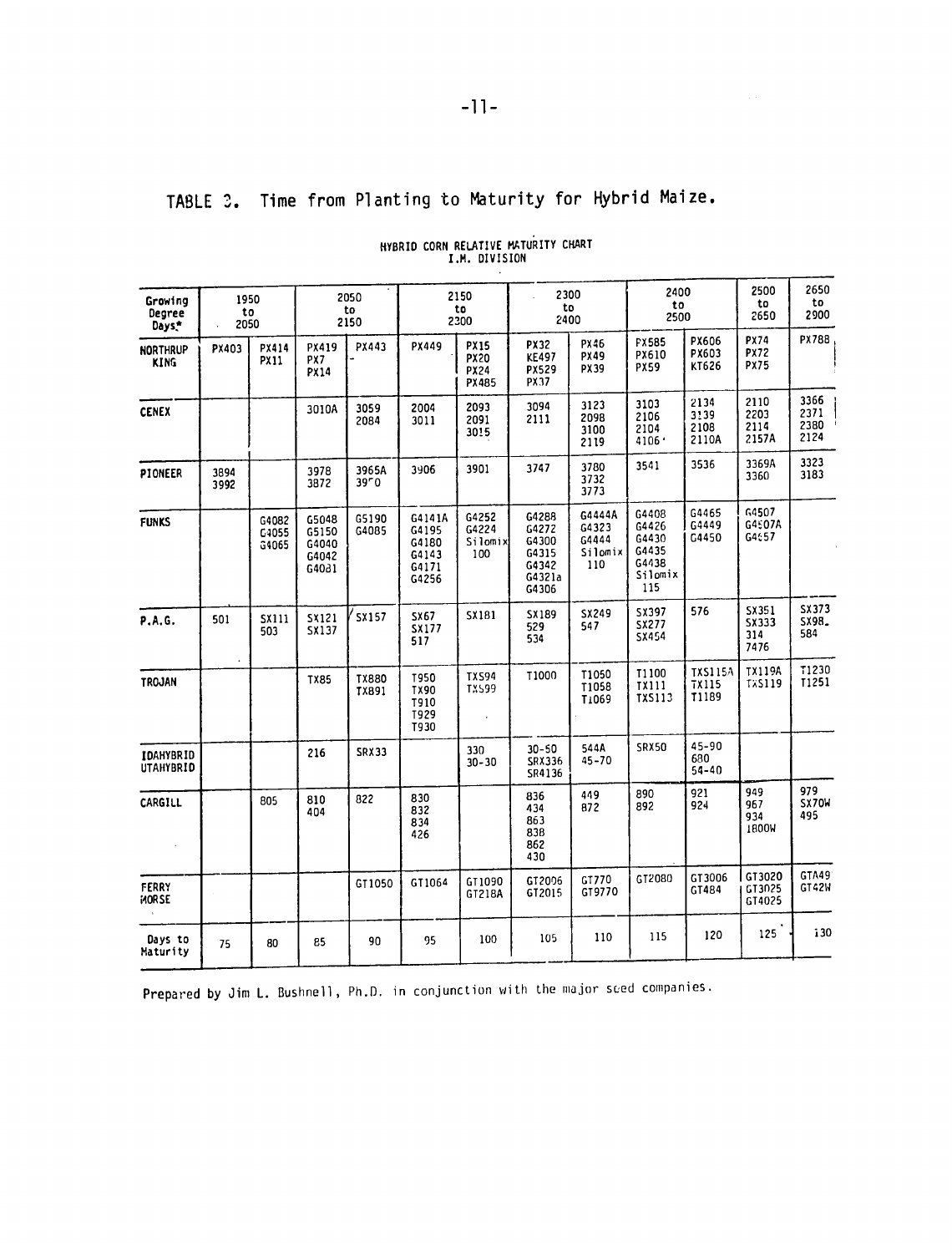| Crop      | Days to      | Potential        |               | Fertilizer kg/ha |            |              |
|-----------|--------------|------------------|---------------|------------------|------------|--------------|
|           | Maturity     | yield            | N             | P                | K          |              |
| Bems      | $90 - 120$   | $1.5 - 2.5$ T/ha | $20 - 40$     | $40 - 60$        | $50 - 120$ |              |
| Cotton    | $150 - 180$  | $3-4$ T/ha       | $100 - 180$   | $20 - 60$        | $50 - 80$  |              |
| Groundnut | $90 - 115$   | $3-4$ T/ha       | $10 - 20$     | $15 - 40$        | $25 - 40$  |              |
| Kenaf     | $100 - 125$  | 40-50 T/ha       | 1.75          | 30               | 85         |              |
| Maize     | $80 - 140 +$ | $6 - 8$ T/ha     | $100 - 200$   | $50 - 80$        | $60 - 100$ |              |
| Millet    | $60 - 90$    | $2-4$ T/ha       | See Sorghum   |                  |            |              |
| 'ungbean  | 45 or more   | $2.5 - 2.8$ T/ha | See Groundnut |                  |            |              |
| Sesame    | $85 - 150$   | $1-2$ T/ha       | 50            | 20               | 15         | ∸            |
| Sorghum   | $90 - 140$   | $3.5 - 5$ T/ha   | 100-180       | $20 - 45$        | $35 - 80$  | $\mathbf{v}$ |
| Soybean   | $75 - 150$   | $2.5 - 3/5$ T/ha | $10 - 20$     | $1.5 - 30$       | $25 - 60$  |              |
| Sunflower | $90 - 130$   | $2.5 - 3.5$ T/ha | $50 - 100$    | $20 - 45$        | $60 - 125$ |              |

|  | TABLE 4. Suggested Crops for Senegal. |  |  |
|--|---------------------------------------|--|--|
|  |                                       |  |  |

Sources: a) Samuel C. Litzenberger, editor, (4) 321 p.

- b) Doorenbos, et.al. (1)
- c) Miscallaneous

 $\mathcal{O}(\mathcal{O})$  ,  $\mathcal{O}(\mathcal{O})$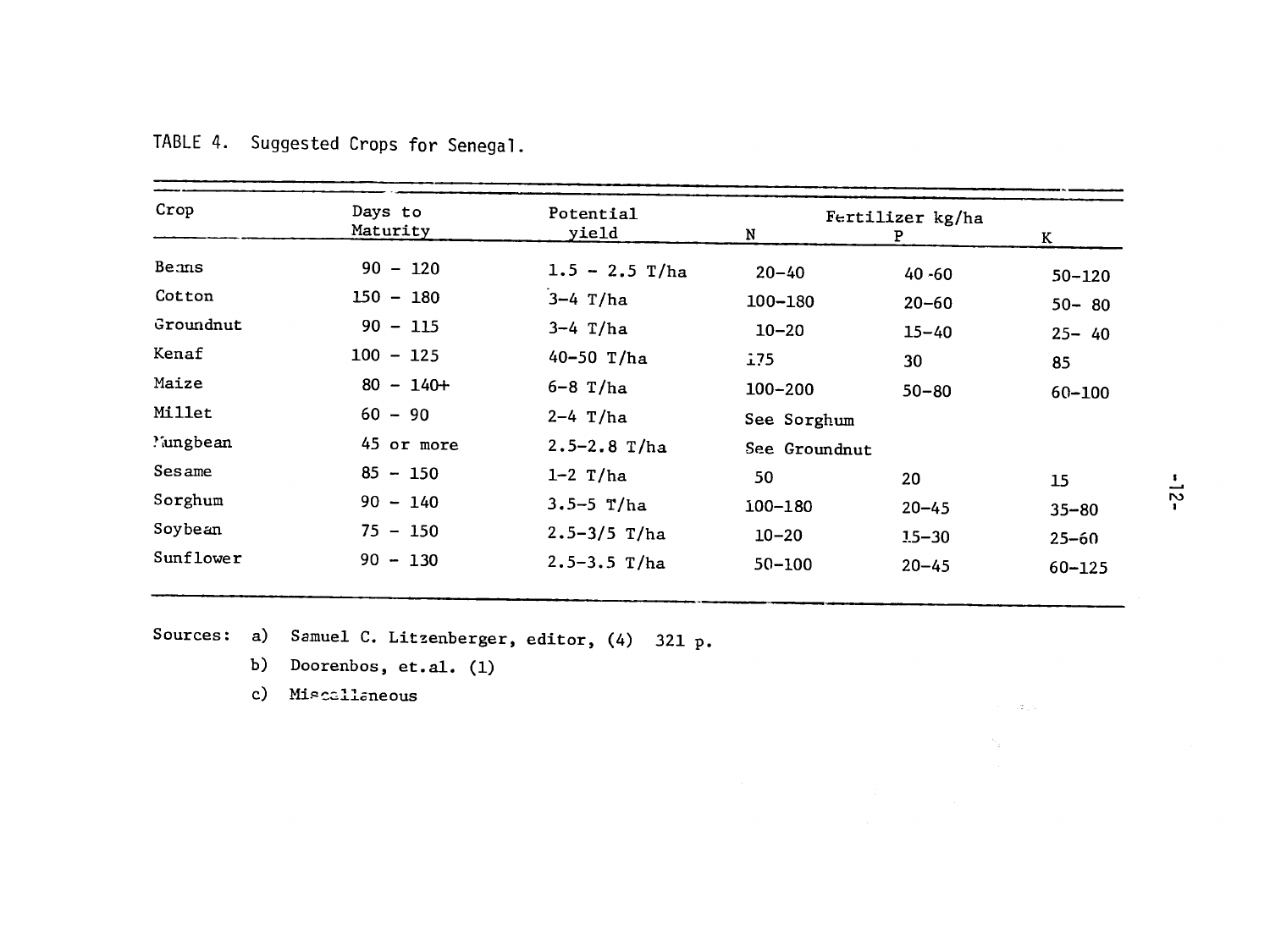phosphate and potassium, and fertilizer applications must be adjusted in accordance with actual requirements. Response of most non-leguminous crops to nitrogen is quite outstanding, and it may often be desirable to exceed the recommendations given in Fable 4. This is particularly true where soil conditions, climate and water adequacy are favorable for optimum production.

The yields shown in Table 4 are significantly above average for many areas. They are, however, conservative for conditions of good management. For example, high yielding, longer growing season maize hybrids fertilized with about 340 kg of nitrogen have yielded, under good management, 10 to 12 tons of corn grain per hectare on large commerial plantings. These yields are possible with irrigation and also with rainfed agriculture.

In general, the short growing season varieties of a given crop yield less than those that mature more slowly. Production of plant material requires energy from photosynthesis to produce carbohydrates from water and carbon dioxide. More total energy for plant growth is available for crops with longer growing seasons. Water, however, is also essential. The selection of crop variety should consider the total length of time during which there is a high probability of reasonably adequate water for crop growth. This will deperd on the amount and distribution of rainfall and also on how much water enters the soil and is stored in the crop root zone as readily available soil moisture. Optimum crop selection requires

 $-13-$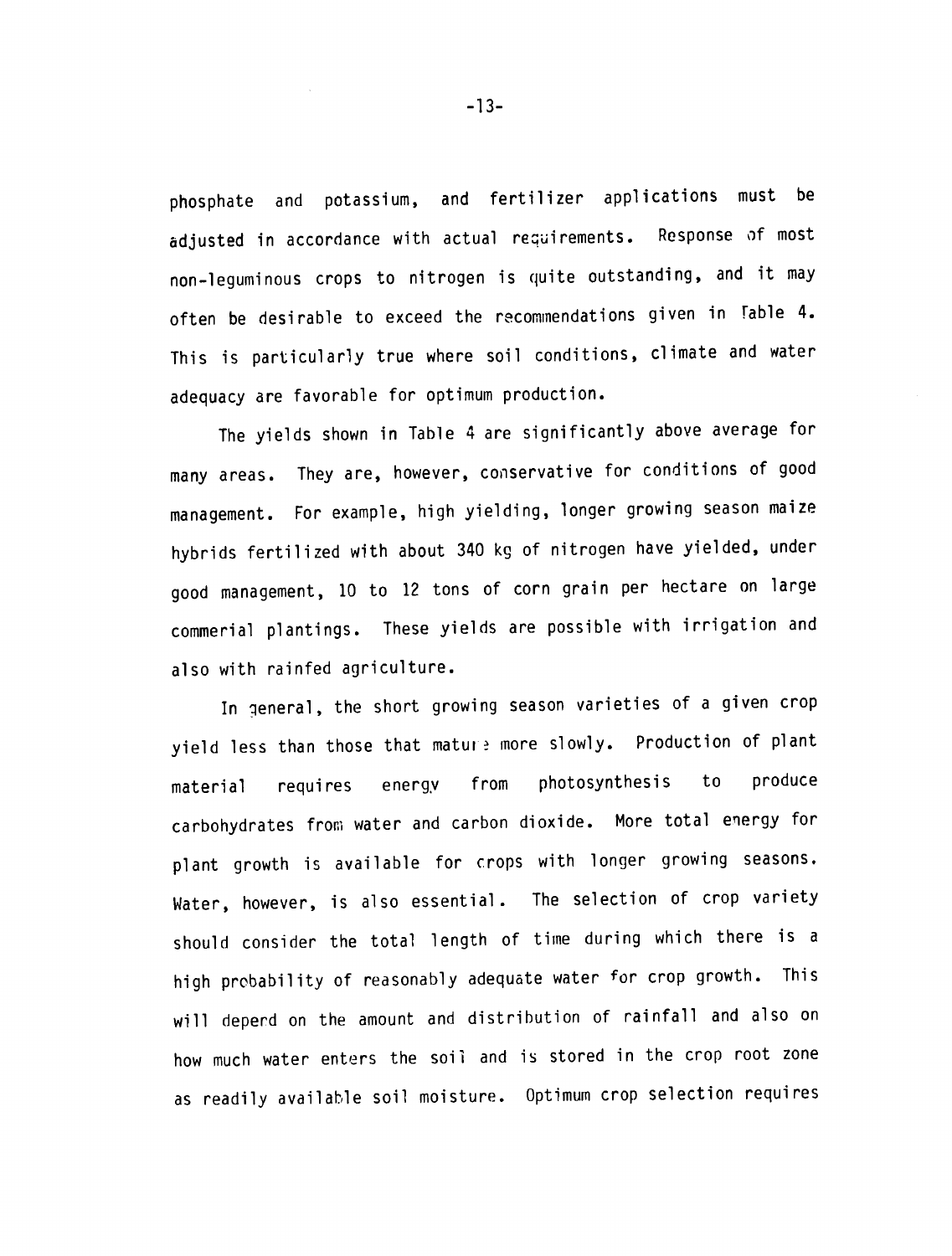experience and judgment in order to select varieties that take advantage of the full period of time for which water is adequate.

Figure 1 indicates the length of the dependable rainy season in days. For the periods indicated, rainfall is generally 85 percent to fully adequate for producing maximum yields. The dependable growing season based upon the criteria of the 75 percent probability of having one-third adequacy or more is generally at least one month longer than indicated in Figure 1. Selection of crops on the basis of this longer season will result in a higher probability of serious water deficits with corresponding reductions in yields. Response to fertilizer, other inputs and good management is greatly reduced unless wdter is nearly fully adequate.

Figure 2 indicates the approximate reduction in yields for the eight crops included in Table 2. These yield reductions are general. The seriousness or importance of the deficit depends also upon the timing of the water shortage with respect to the crop stage of growth. For most crops water adequacy is more important during the flowering stage. The relative importance of having adequate moisture during the various stages of growth is shown in Figure 3.

The yields presented in Table 4 are considered conservative if water is adequate and normal good farming practices are followed. However, as indicated in Table 2 and Figure 2, if water is only 85 percent adequate, then yields will be correspondingly reduced. The average for the crops shown will be close to a 15 percent yield

 $-14-$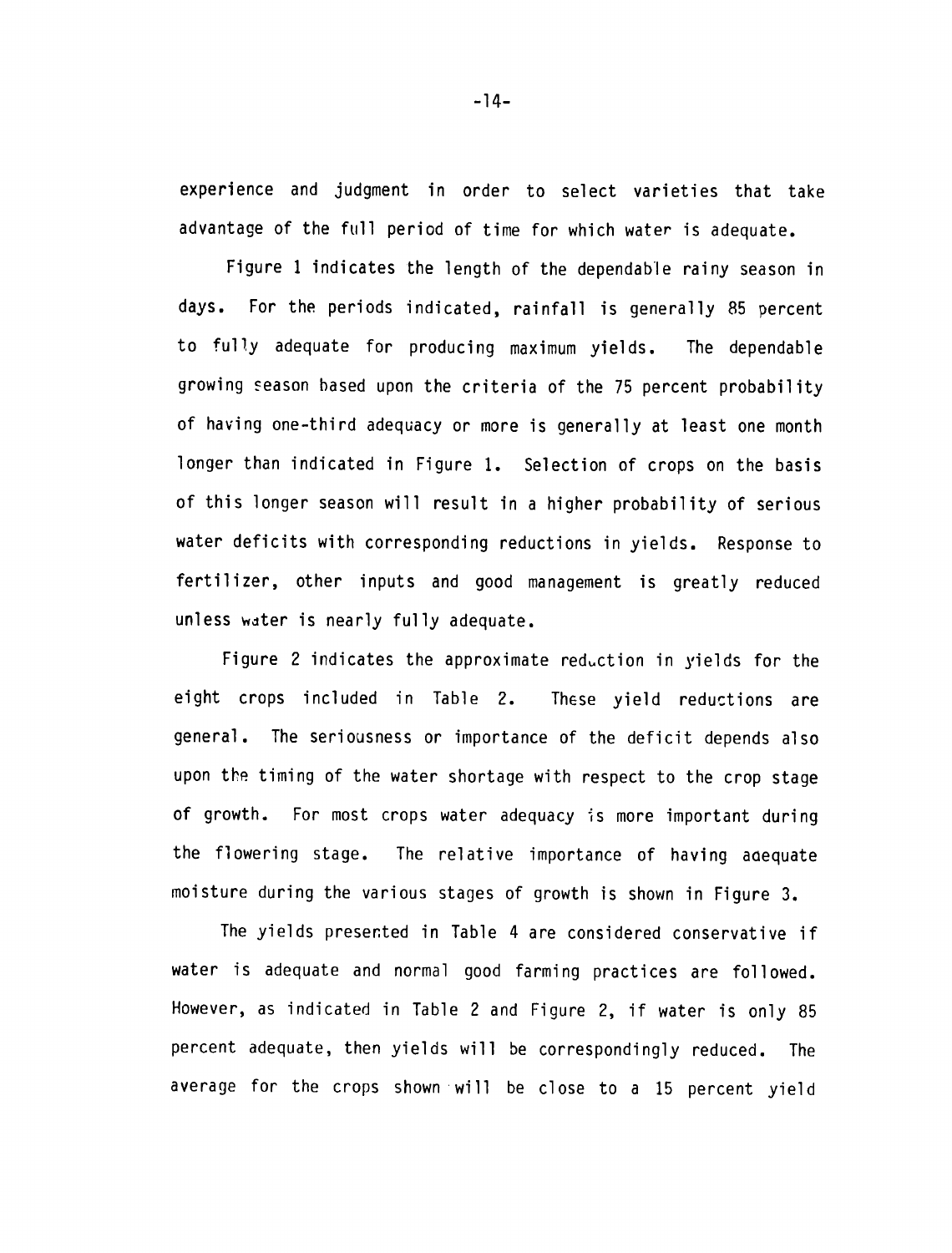

Generalized Yield Reduction from Water Deficits for Total FIGURE 2. Growing Period from Equation 1, Table 2. Source: Doorenbos, et al.  $(1)$ .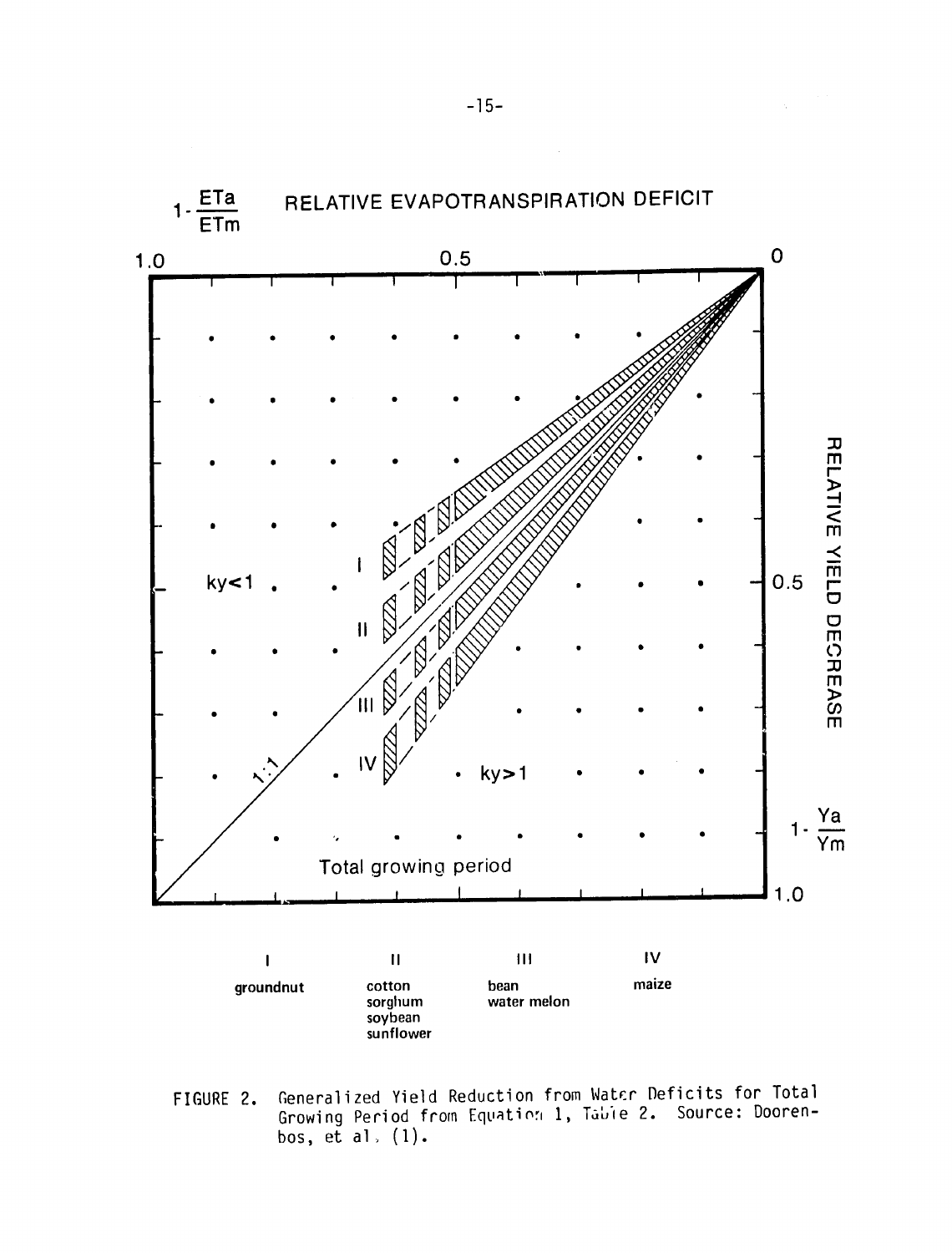

Generalized Relationship Between Relative Yield Decrease FIGURE 3.  $(1-Y_a/Y_m)$  and Relative Evapotranspiration  $(1-ET_a/T_m)$  for Crop Stages. Source: Doorenbos, et al. (1).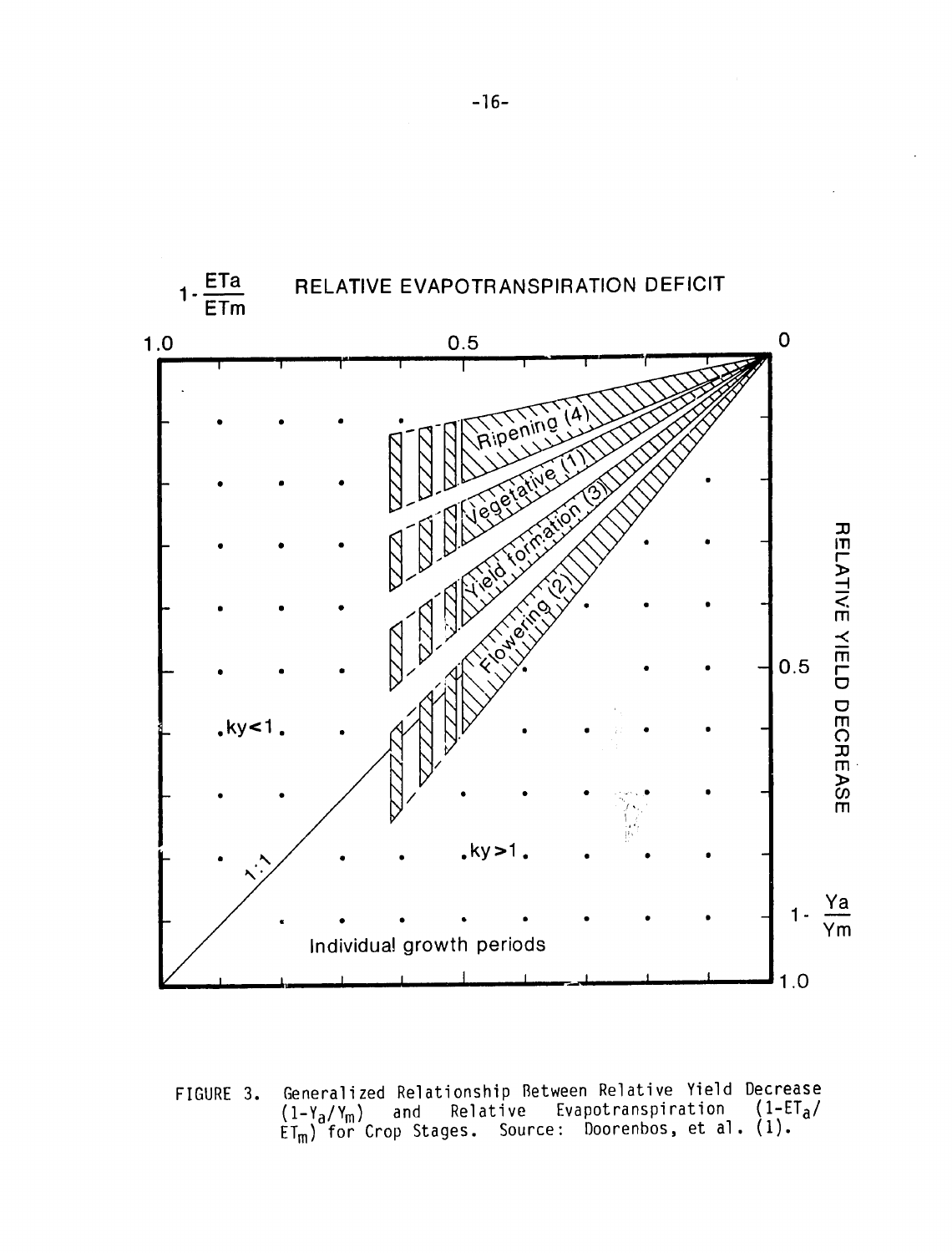reduction.

#### WATER **MANAGEMENT**

Attempts to transfer agricultural experience or technology from one location or region to another have sometimes been very productive and have on occasion resulted in disappointing failures. The failures usually resulted from significant differences in conditions that were overlooked. The six zones shown in Figure 1 are areas of fairly uniform climate and moisture regimes. Crops produced successfully and profitably under similar climatic regimes in other ccuntries or regions can be expected to produce good resulcs in corresponding conditions in Senegal. In some cases, however, soil conditions or local culture and customs may make technology transfer difficult.

#### Zone 1

In Zone 1 there is little rain to manage. The scarce rainfall amount comes in a few storms that are often intense enough to produce considerable runoff. The principal manapement practices should include measures to increase infiltration of water into the soil. If runoff occurs, concentration into large erosive streams must be prevented. Since the rainy season is very short, storage facilities, where feasible, to collect surface runoff for later use would greatly improve the agricultural potential.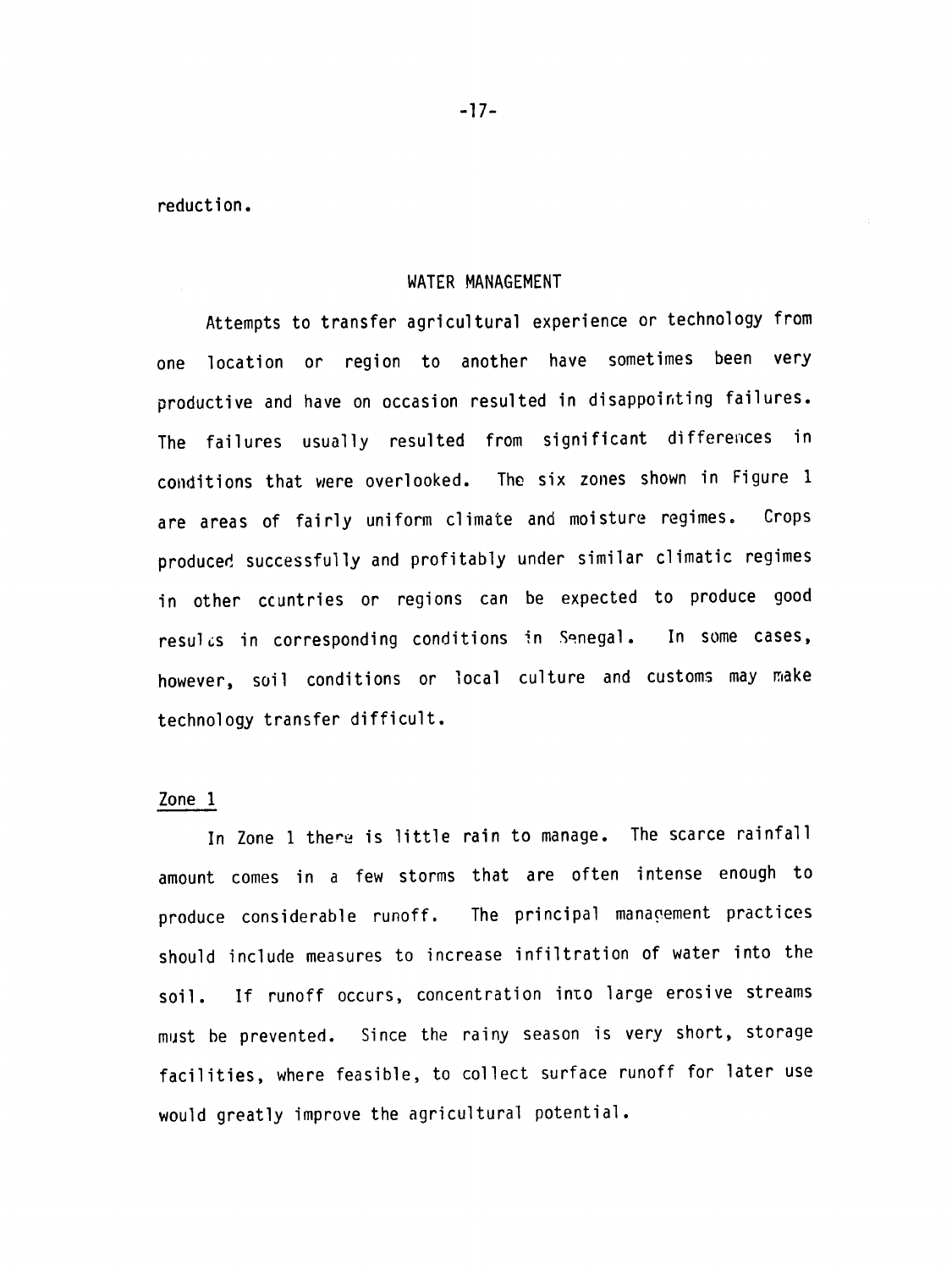Zone 2

The climate and the rainfall regime of Zone 2 are very similar to conditios at Hyderabad (Begampet) India, but soil conditions are somewhat different. However, it seems probable that most of the successful water management and cropping practices developed by the International Crop Research Institute for the Semi-Arid Tropics (ICRISAT) at Hyderabad can be applied with good results in Zone 2.

Monthly rainfall amounts at Hyderabad and in Zone 2 are generally not excessive when compared with crop requirements. Rainfall depth (uration amounts are such that surface drainage usually needs to be improved. A system of graded beds and furrows zan be used to provide the required surface drainage, to improve infiltration and water conservation and to reduce soil crosion. The optimum slope for the system depends upon the rainfall and soil conditiori. ICRISAT has used slopes varying from 0.3 to 0.8 percent. In some southern states of the United States slopes in the range of 0.2 to 0.5 percent are preferred. The system of raised beds and furrows can be easily prepared with machinery or with animal-drawn implements. The "bedformer" used by ICRISAT has ridger units 150 cm apart with a leveling float in between the ridgers. Grassed drainage ways are used to remove the excess runoff.

Some of the advantages of the bed and furrow system are:

1. Only minor earth movement or smoothing is required,

**-18-**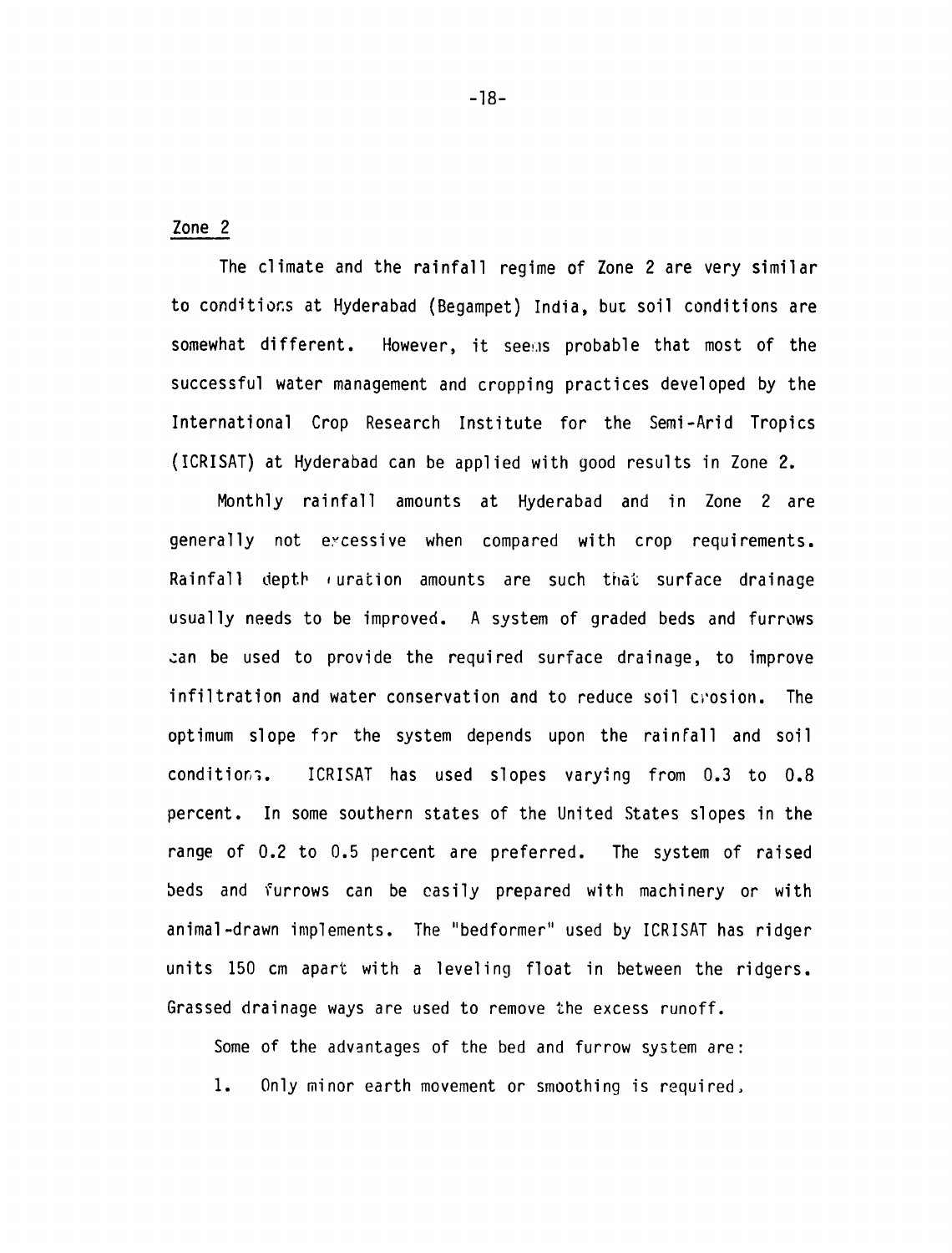- 2. The beds and furrows can be made by animal-drawn equipment or tractors.
- 3. While planting between early rains, the top of the bed dries more quickly than flat cultivated areas, thus facilitating earlier planting.
- 4. The beds are permanent features which can be easily raintained.

ICRISAT's research indicates that present farming practices in similar areas frequently use only 20 to 50 percent of seasonal rainfall. Through improved resource management with more productive cropping systems, the value of crop production at Hyderabad was consistently increased at rates exceeding 300 percent. Kampen and Krishna (2) have described the methods and benefits. Figure 4 indicates some uf the cropping syot is and row arrangements.

Experience in India would seem to indicate that crop combinations including maize, sorghum, pearl millet, setaria, soybean, groundnut, mung bean, chickpea, pigeon pea, safflower and tomato could be profitable in Zone 2 providing appropriate water management practices are adopted. The cropping systems used and the plant spacings are given in Figure 4.

Table 5 presents various treatments and cropping systems used **by** ICRISAT and the rainfall productiveness obtained as measured by the crop value in Rs per cm per ha (8.8 Rs **= \$1.0** U.S.). It should be noted that 5 cm of supplemental water was applied to some of the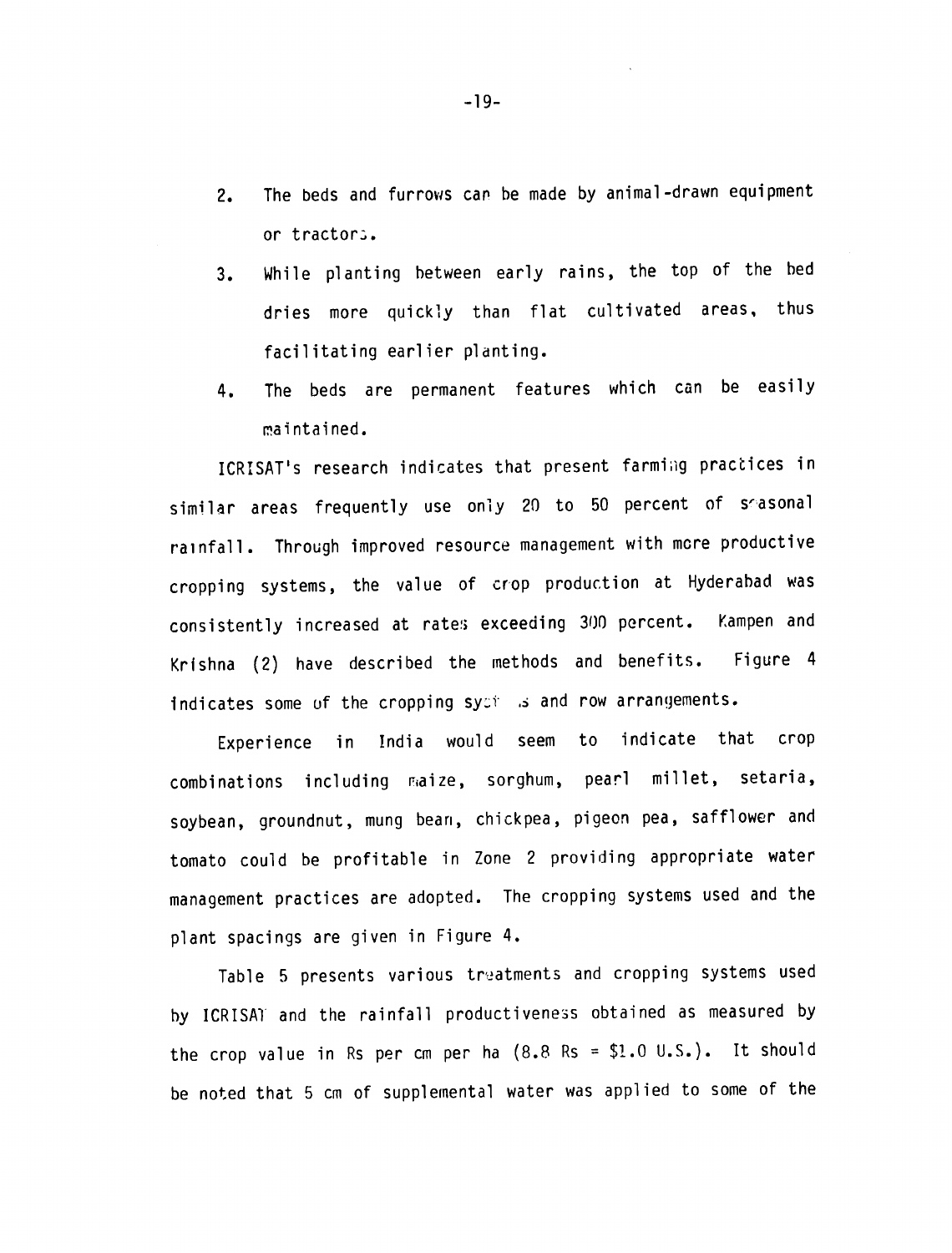

Groundnut or Mungbean  $\bm{\varphi}$  $\infty$  $\varphi$ φ တု  $+ 30 +$  $\div$  30 $\div$  $\leftrightarrow$  - 60  $-$ 

Sorghum, Pearl Millet, Setaria or Soybean



Maize  $7<sub>5</sub>$  $-75$ . **775** 

FIGURE 4. Alternative Cropping Systems and Row Arrangements on Broad (150 cm) Beds. (All Dimensions in cm.)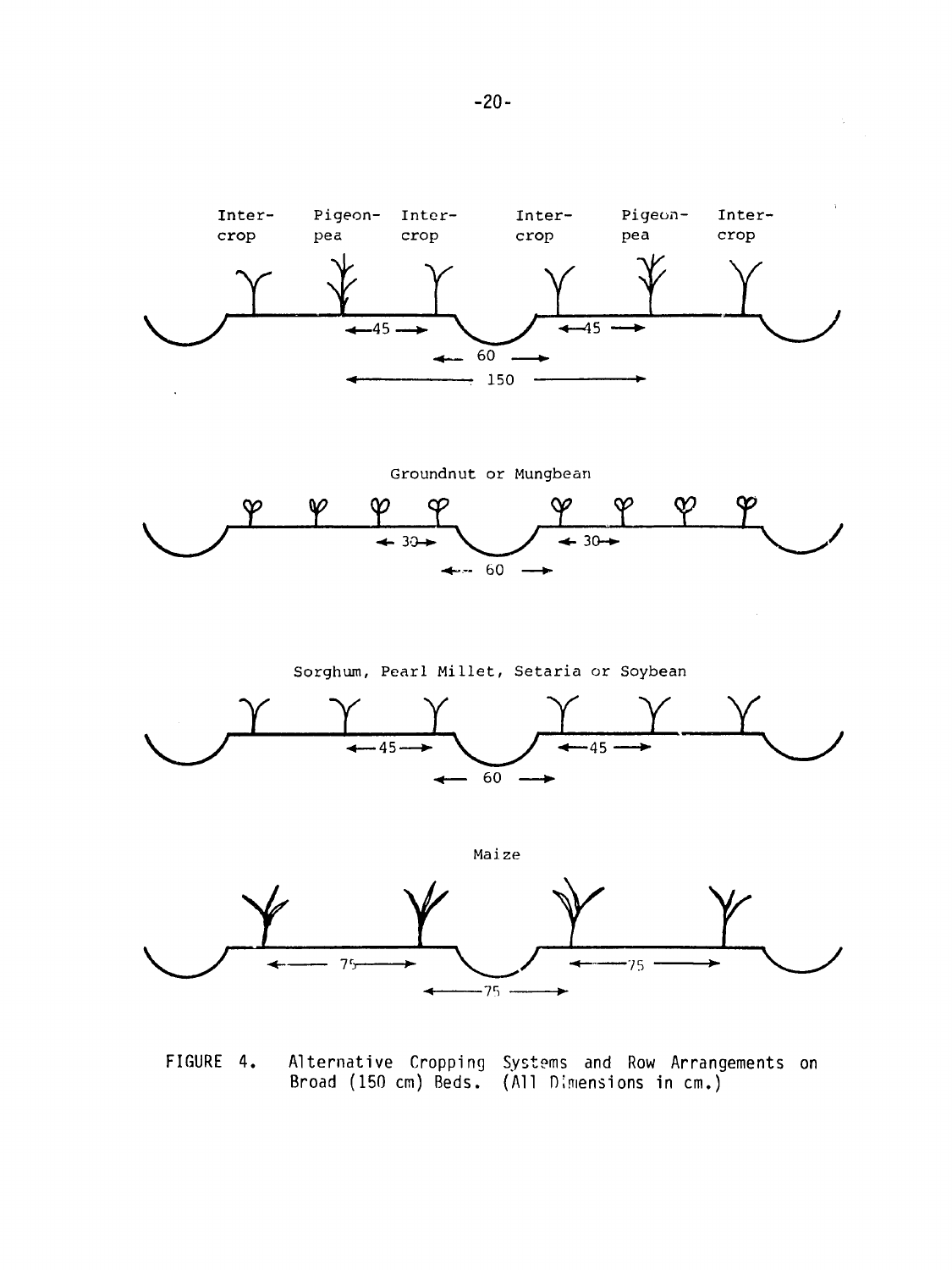### TABLE **5.** Rainfall 1 Productiveness, RP, Obtained from Alternative Farming Systems **by** ICRISAT.

| Watershed No. <sup>2</sup><br>and Treatment | Cropping System<br>and Water Use <sup>3</sup> | RP <sup>5</sup><br>(Rs/cm/ha) |
|---------------------------------------------|-----------------------------------------------|-------------------------------|
| 1975-76 Vertisols                           |                                               |                               |
| BW1, narrow (75 cm), graded (.6%) beds      | Maize-Chickpea                                | 58<br>34                      |
|                                             | Pigeonpea-Setaria                             | 52                            |
| BW3A, narrow (75 cm), graded (.4%) beds     | M.ize-Chickpea<br>Pigeonpea-Setaria           | 39                            |
|                                             | Maize-Sorghum S(5)                            | 62                            |
| BW4C, flat, field bunded, traditional       | Fallow-Sorghum                                | 12                            |
| BW6B, flat, contour bunded                  | Fallow-Sorghum                                | 16                            |
|                                             |                                               |                               |
| 19/5-7 vertisols                            | Maize-Chickpea                                | 53                            |
| BWl, br(al (150 cm), graded (.6%) beds      | Pigeonpea-Maize                               | 68                            |
| BW3A, broad (150 cm), graded (.4%) beds     | Maize-Chickpea                                | 53                            |
|                                             | Maize-Chickpea S(5)                           | 63                            |
|                                             | Pigeonpea-Maize                               | 68                            |
| BW4C, flat, field bunded, traditional       | Fallow-Sorghum                                | 9                             |
| BW6B, flat, contour bunded                  | Fallow-Sorghum                                | 17                            |
| 1975-76 Alfisols                            |                                               |                               |
| RWID, broad (150 cm), graded (.4%) beds     | Pigeonpea-Sorghum                             | 36                            |
|                                             | Pearl Millet-Tomato                           | 92                            |
|                                             | Pearl Millet-Tomato S(5)                      | 133                           |
| RWIE, flat, contour bunded                  | Pigeonpea-Sorghum                             | 31                            |
|                                             | Pearl Millet-Tomato                           | 77<br>100                     |
|                                             | Pearl Millet-Tomato S(5)                      |                               |
| 1976-77 Alfisols                            |                                               |                               |
| RWlD, broad (150 cm), graded (.4%) beds     | Pigeonpea-Setaria                             | 36                            |
|                                             | Groundnut-Safflower                           | 66                            |
| RWlE, flat, contour bunded                  | Pigeonpea-Setaria                             | 30                            |
|                                             | Groundnut-Safflower                           | 43                            |

**1In** 1975, the to;al seasonal rainfall it Vertisol watersheds was 1040 mm and in Alfisols 1100 mm; in 1976, the rainfall on Vertisols was<br>720 mm and on Alfisols 680 mm. 720 mm and on Alfisols 680 mm.

 $2_{BW}$  refers to Vertisol watersheds, RW to Alfisol watersheds.

<sup>3</sup>The symbol "S" followed by a number indicates that upplemental water was provided at the given quantity in cm.

<sup>4</sup>Those systems defined as traditional simulate local farming practices Those systems derined as craditional mimericorners.<br>in terms of seed, fertiliser, farm equipment, etc.; in all others, optimum<br>technology in terms of land and crop management is maintained.

 $5_{0.99}$  dollar U.S. = 8.8 Rs.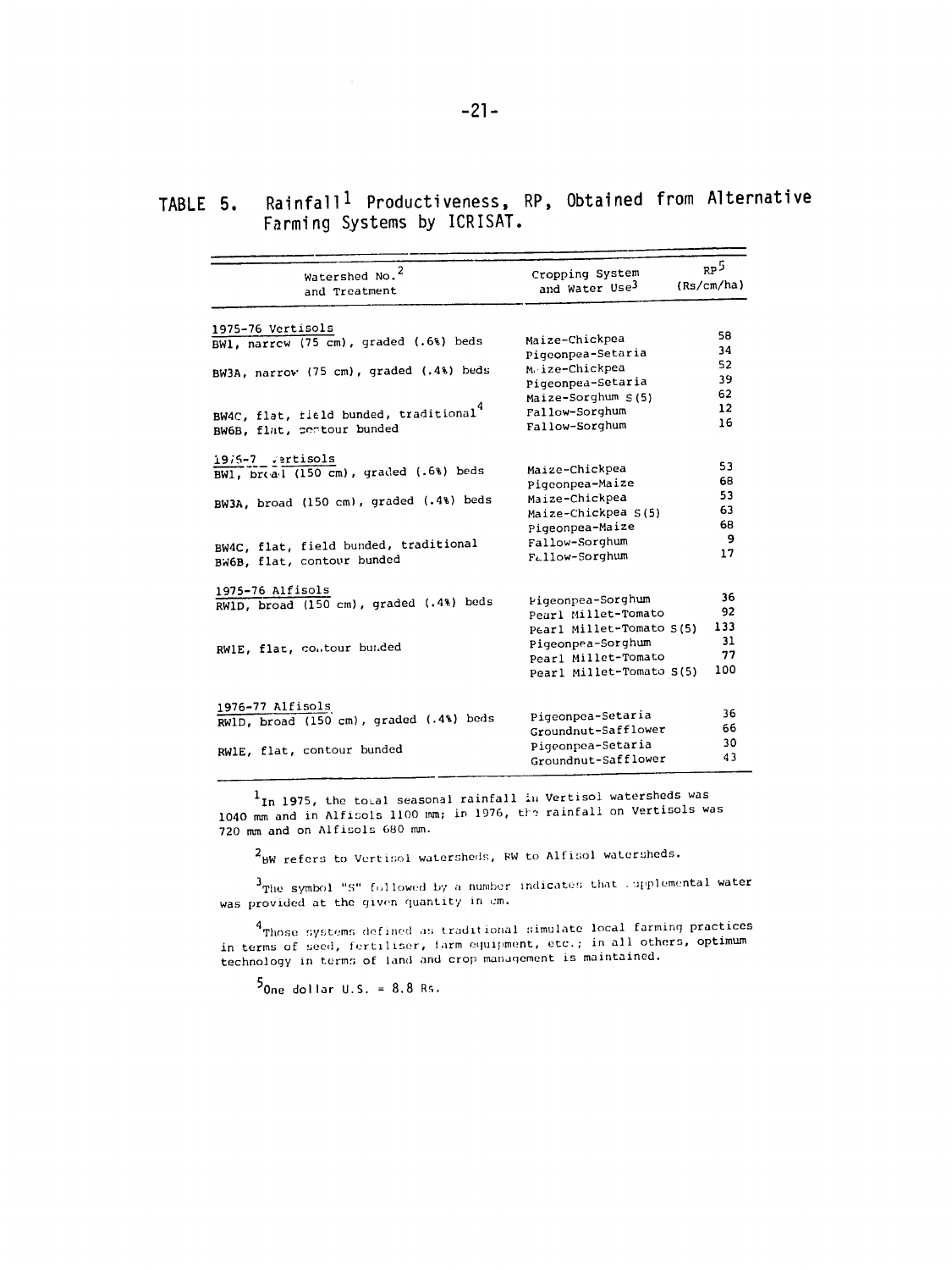cropping systems used (see footnote 3 of Table 5).

#### Zone 3

Zone 3 has a longer growing season and there is usually one month of excessive rainfall. Unless this excess water is drained away the soils will become waterlogged and crop production will be low. A study made in Zone 3 by the Land Resources Division (3) indicated that infiltration rates of rain into groundnut fields ranged from 5 to 20 mm per hour. Although rainfall amounts may be continuously adequate during each ten day period for 60 to 80 days, the amount that enters the soil and becomes available for crop growth is frequently quite deficient. A system of raised beds and furrows on flat slopes is recommended. The water conservation practices and cropping systems will be similar to those in Zone 2. However, 'ue to the higher rainfall it may be necessary in Zone 3 to use somewhat higher beds than in Zone 2.

#### Zones 4, 5 and 6

Zone 4 has two or three months of excessive rainfall. In Zones 5 and 6 rainfall is excessive during three or more months. In similar rainfall conditions in South and Central America yields have been increased through the use of broad raised beds. These are frequently 20 to 40 meters wide and raised in the center by 40 to 80 cm. Benefit cost ratios for these raised beds has in some areas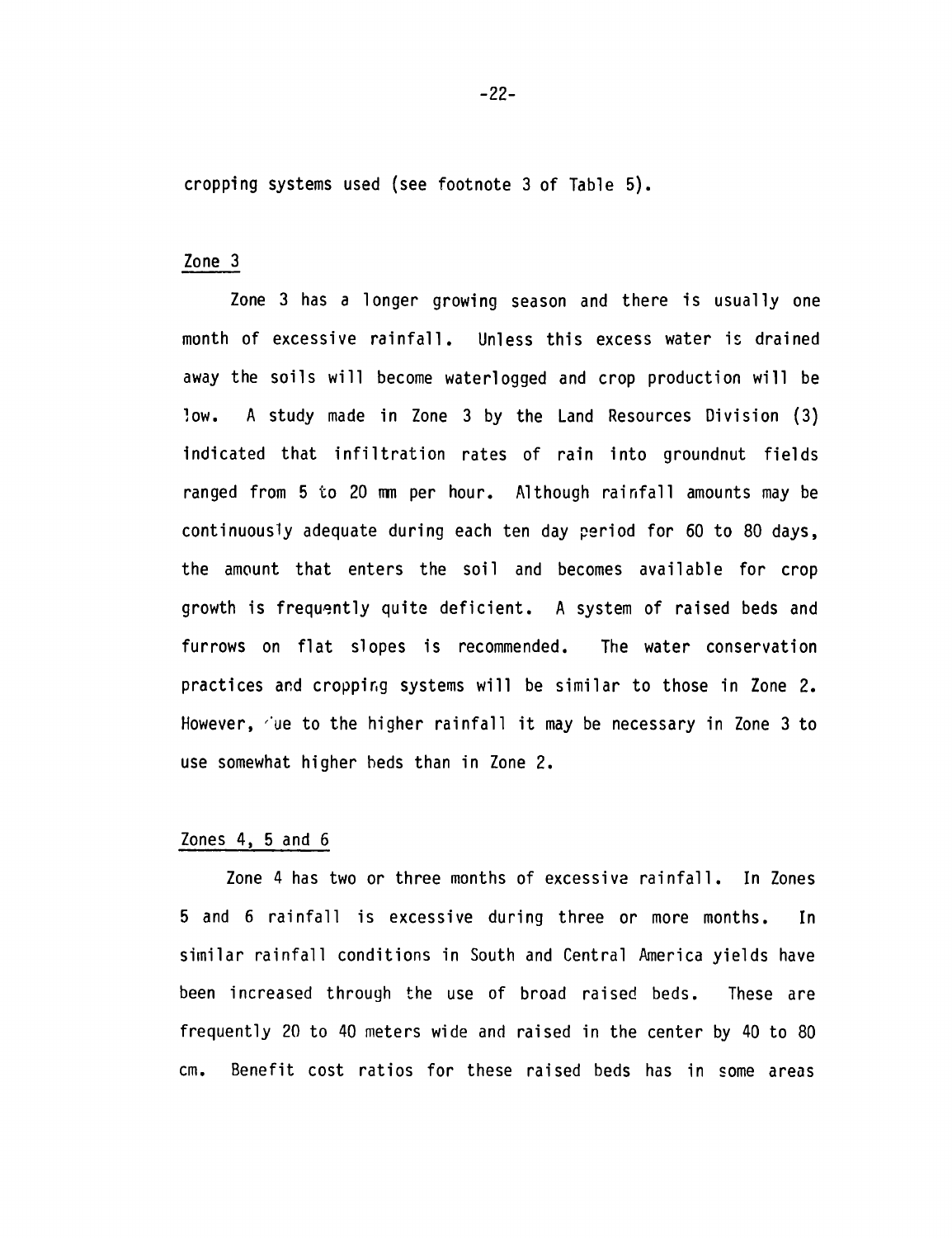consistently exceeded five to one. The broader beds are constructed with machinery. Similar results have been achieved using narrower beds (2 to 6 meters wide) constructed by hand.

In Central and South America where raised beds are used with very good results, the rainy season is somewhat longer then in Senegal. Some adaptation is suggested for the conditions prevailing in southern Senegal. It is evident, however, that maximum production of most crops can only be attained with good water control, including improved water infiltration and conservation as well as better surface drainage to improve aeration of the surface soil and of the crop root zone.

In these zones crops need to be selected that have a total growing season that does not exceed the period for which there will be a high probability of precipitation in reasonably adequate amounts.

#### OPTIMIZING PRODUCTION

A knowledge of water-fertility and other interactions is necessary for optimizing yields. If water availability to the plant is too low. fertilizer applications may actually depress yields while with adequate water, response to fertilizer may result in large increases in production. Optimum plant densities depend upon water availability as well as upon fertility, solar radiation and other climatic factors.

-23-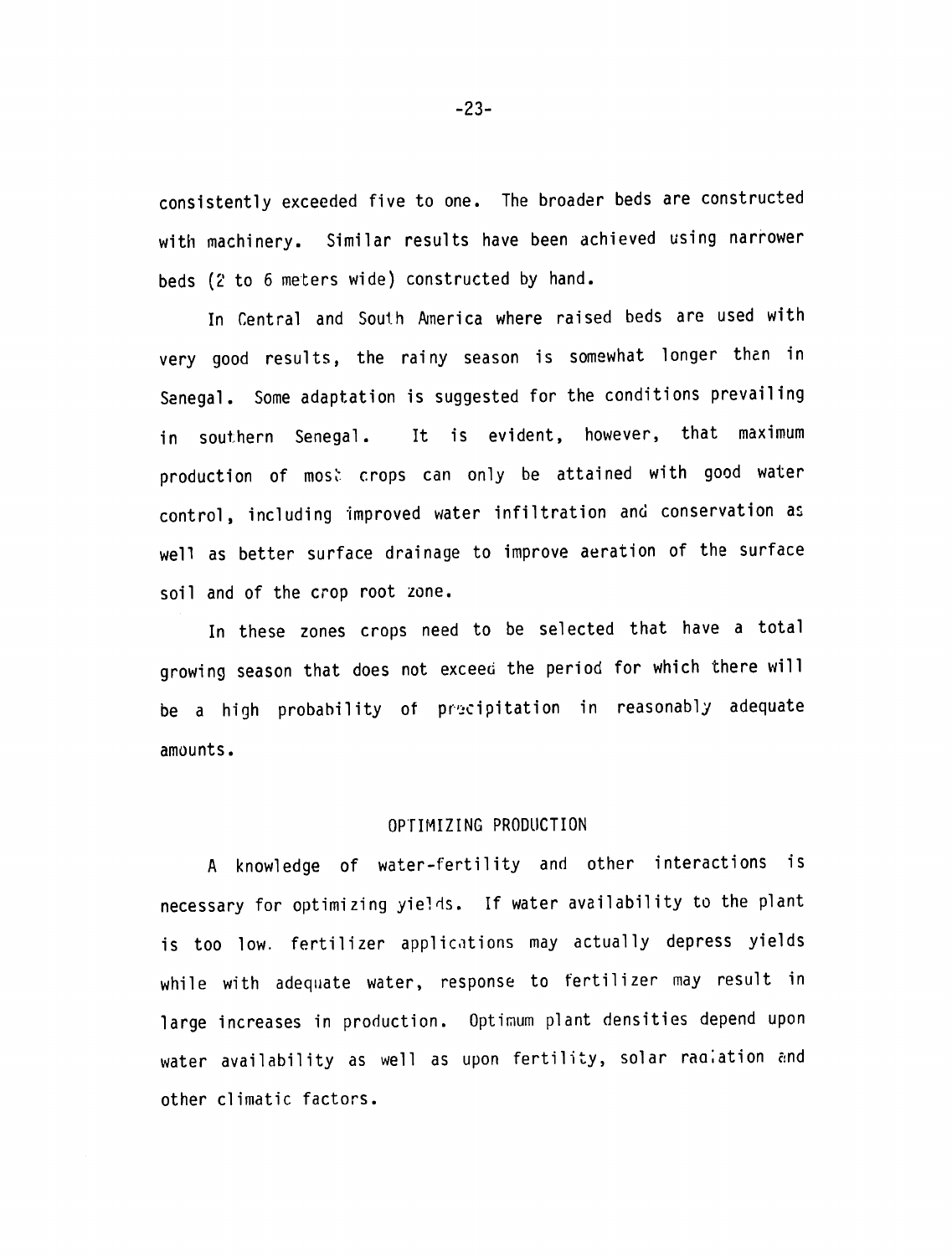For non-leguminous crops response to nitrogen is usually outstanding prugiding water and other conditions are favorable. For example, at several locations high yielding maize hybrids have been found to demonstrate an optimum response to nitrogen application that is indicated by the equation:

$$
N = 0.32 \times ET \tag{2}
$$

in which N is nitrogen application in kg per ha and ET is seasonal evapotranspiration of the maize crop in mm. Equation 2 is applicable providing there is no serious water deicit during the critical polination period.

In summary, optimization of production for rainfed agriculture will require adequate use of fericlizers, improved methods of water conservation and of infiltration of rain, better surface drainage, new cropping systems and selection of varieties that are well adapted to the climate and of growing seasons as determined by the period of available water.

Additional effort is recommended in the collection and compilation of information on crops, yields and practices from research stations and other sources in locations having climatic conditions similar to those of Senegal. The potential for improving rainfed agriculture in Senegal is large. Studies leading to a good documentation of possible benefits and corresponding costs are strongly recommended.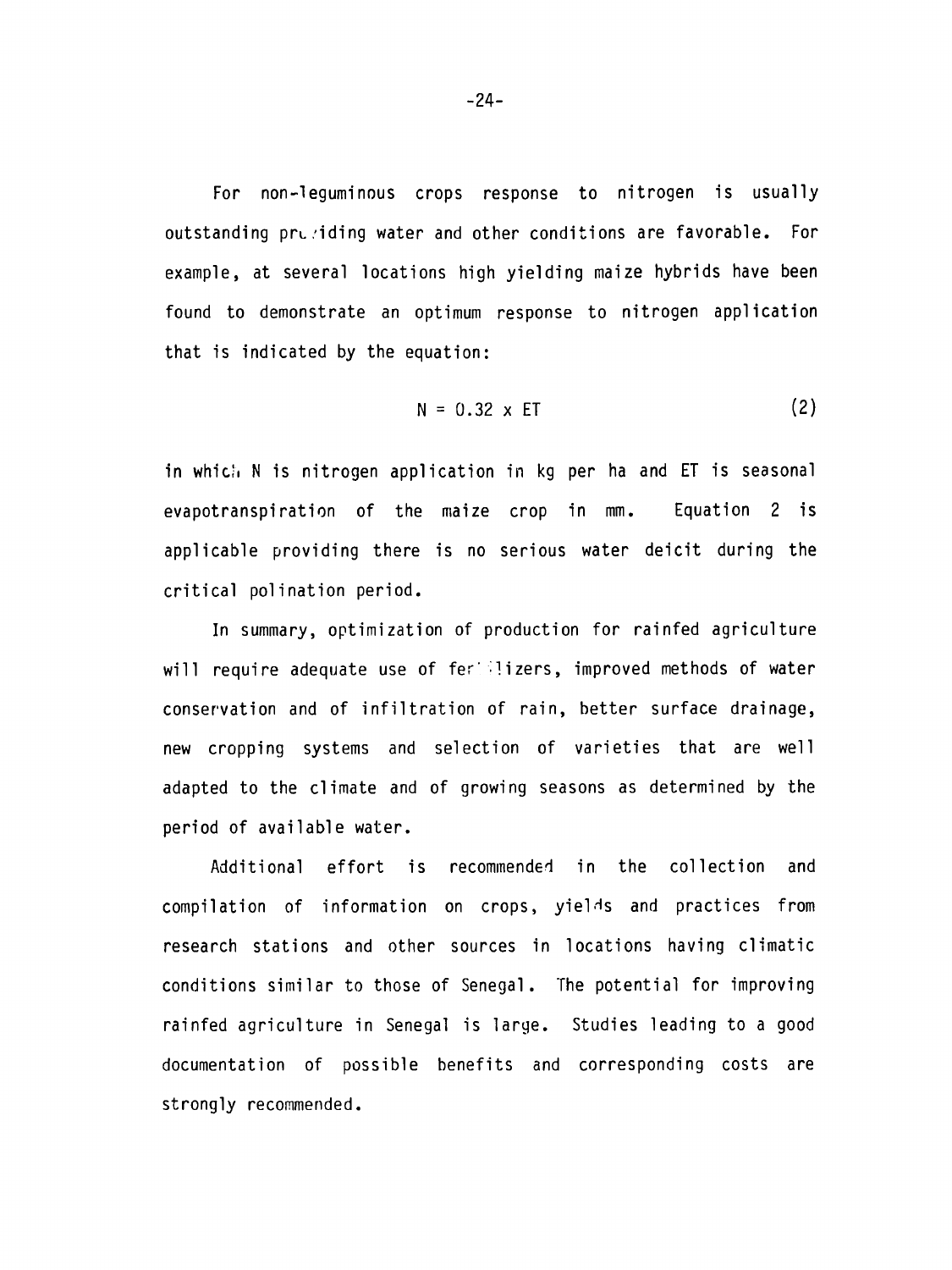# APPENDICES

### **-25-**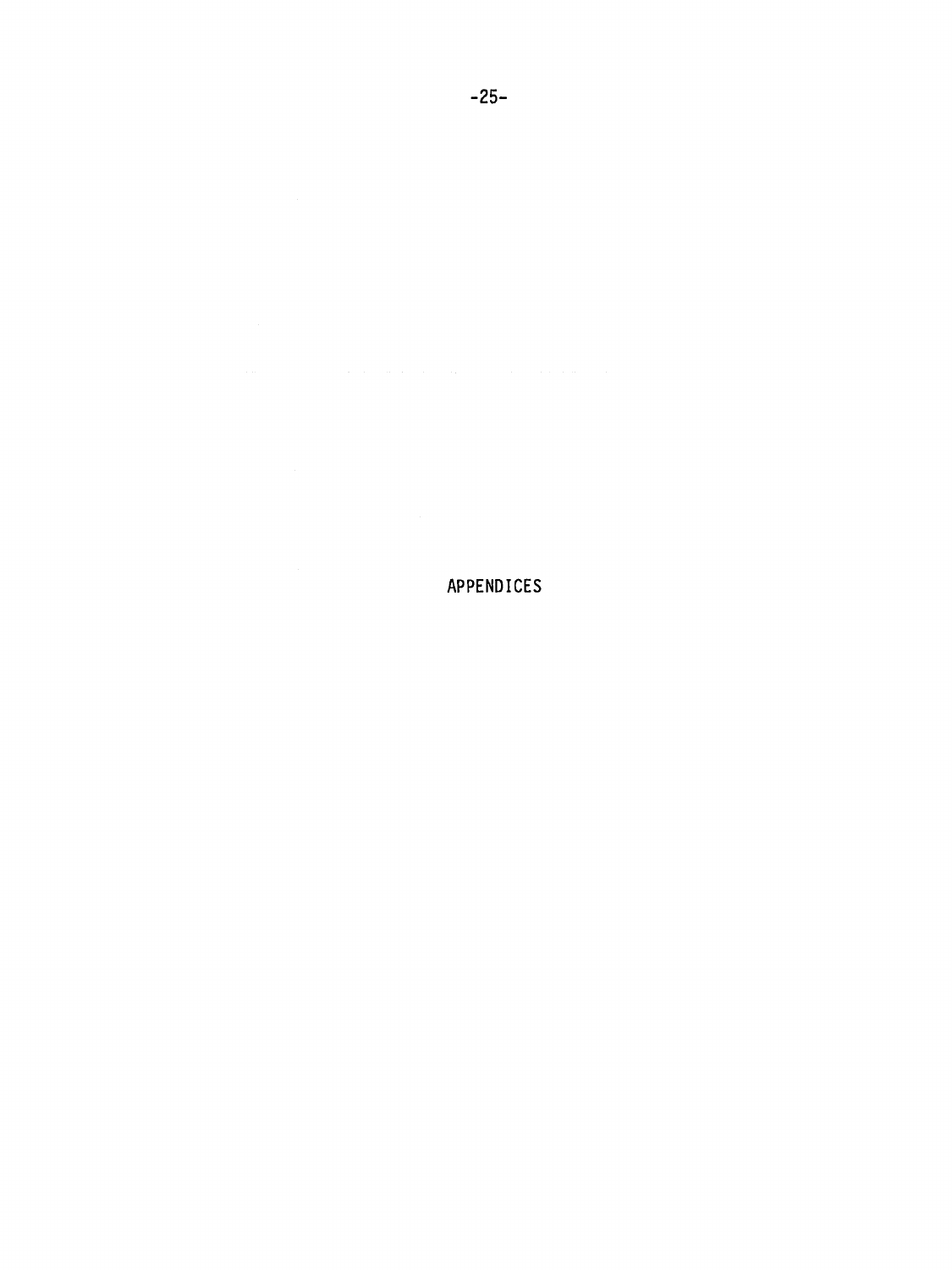### APPENDIX **A -** REFERENCES

- **1.** Doorenbos, J., et al., editors, "Yield Response to Water," **FAO**  Irrigation and Drainage Paper No. 33, Rome, 1979, 193 p.
- 2. Kampen, Jacob and J. Hari Krishna, "Resource Conservation Management and Use in the Semi-Arid Tropics," ASAE Technical Paper 78-2072 (paper presented at 1978 Summer Meeting of American Society of Agricultural Engineers), 13 p. plus tables and figures,
- 3. Land Resources Development Center, "Soil and Water Investigation in the Gambia," Technical Bulletin 3, Ministry of Overseas Development, 1979, 183 p.
- 4. Litzenberger, Samuel C., editor, "Guide for Field Crops in the Tropics and Subtropics," Office of Agriculture, Agency for International Development, 1974, 321 p.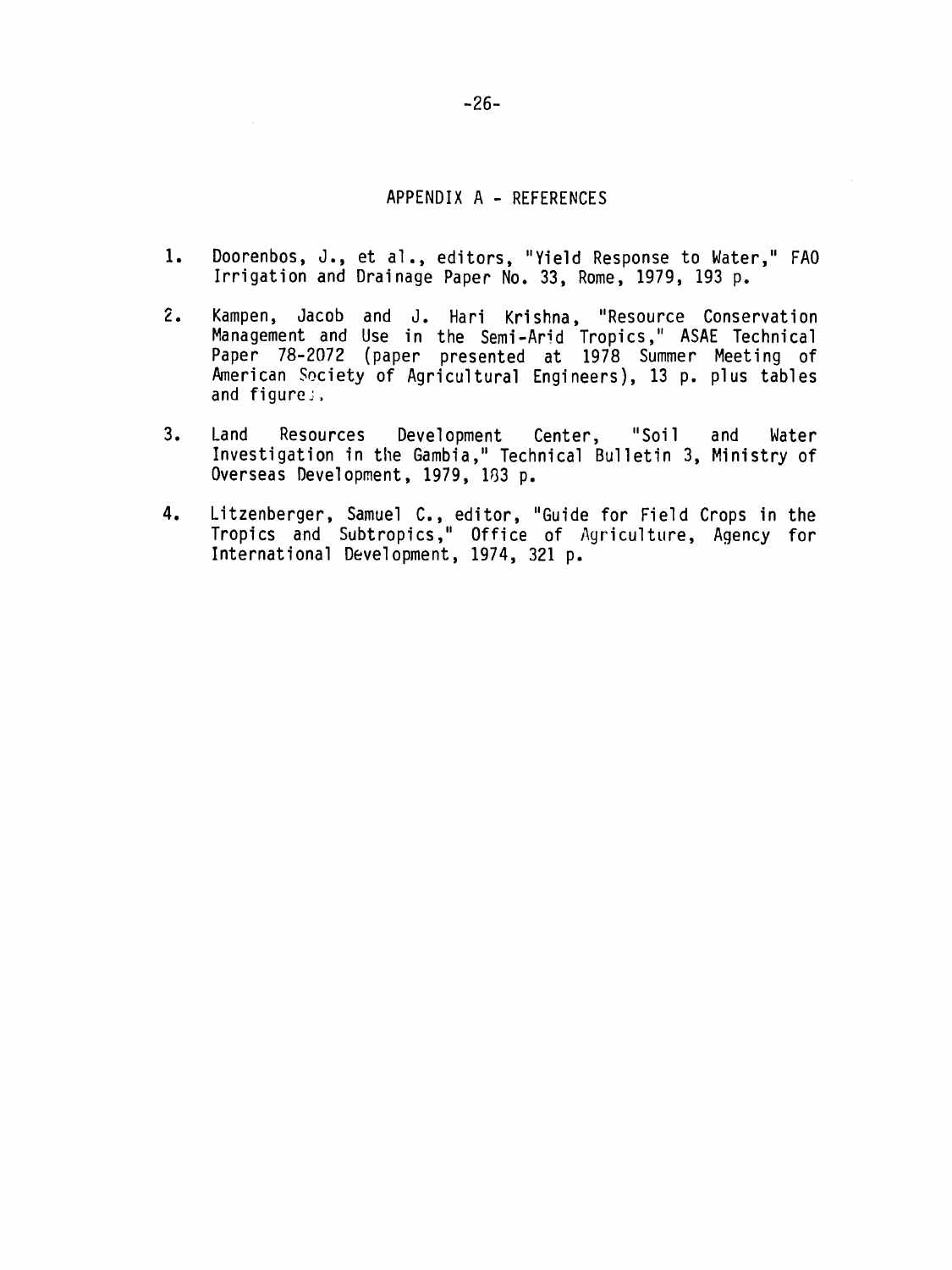#### APPENDIX B **-** PROCEDURES USED OR METHODOLOGY

The 75 percent probability of precipitation occurrence or exceedence (that amount equaled or exceeded 75 percent of the time) was selected as an index of water availability and defined as dependable precipitation, PD. Thirty year rainfall records from five locations were used to develop a relationship between mean monthly rainfall, PM, and deperiable precipitation, PD. The equation found by regression can be written:

$$
PD = -30 + 0.95 \times PM
$$
 (B-1)

in which PD and PM are in mm per month. The coefficient of determination,  $R^2$ , was 98 percent indicating a good degree of reliability in the use of the equation. Equation B-1 was used to estimate the dependable monthly precipitation at 57 locations in Senegal.

The 75 percent probability of preciritation occurrence for 10 day periods was determined for 16 locations in and near Senegal. The effective length of the growing season was taken as the number of consecutive 10 day periods with 30 mm or more of dependable precipitation plus an assumed 10 day soil moisture carryover. The estimated length of growing season was then compared with long term mean annual precipitation resulting in the equation:

-27-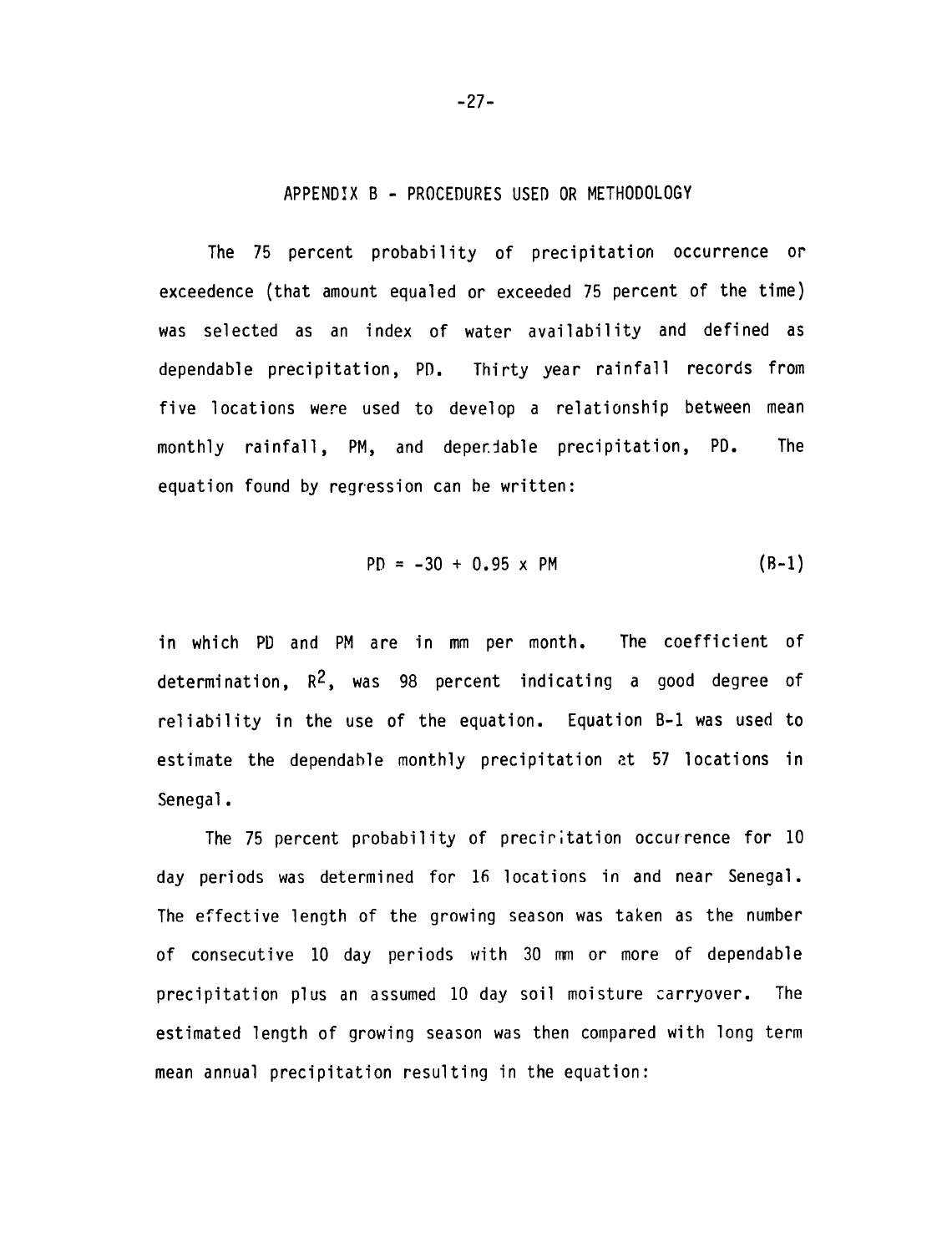$$
LS = 15 + 0.075 \times PMA
$$
 (B-2)

in which LS is length of the growing season in days and PMA is mean annual rainfall in mm. Equation B-2 indicates that for a mean annual precipitation of 1000 mm the effective growing season should average about 90 days.

Reference crop evapotranspiration or potential evapotranspiration, ETP, can be estimated from mean temperature in degrees Fahrenheit, TF, and incident solar radiation, RS. The equation can be written:

$$
ETP = 0.0075 \times RS \times TF
$$
 (B-3)

in which ETP and RS are expressed in the same units. For this study RS was in equivalent mm of water evaporation. RS is usually reported in Langleys per day (cal. per cm2). Langleys per day divided by 58.5 results in equivalent mm per day of water evaporation.

Meausured radiation is only available for a few locations. It is therefore necessary to estimate RS from other climatic measurements. RS can be determined from temperature difference, TD, or the range between maximum and minimum temperatures. The equation for Senegal can be written:

-28-

 $\hat{\mathbf{r}}$ 

 $\bar{z}$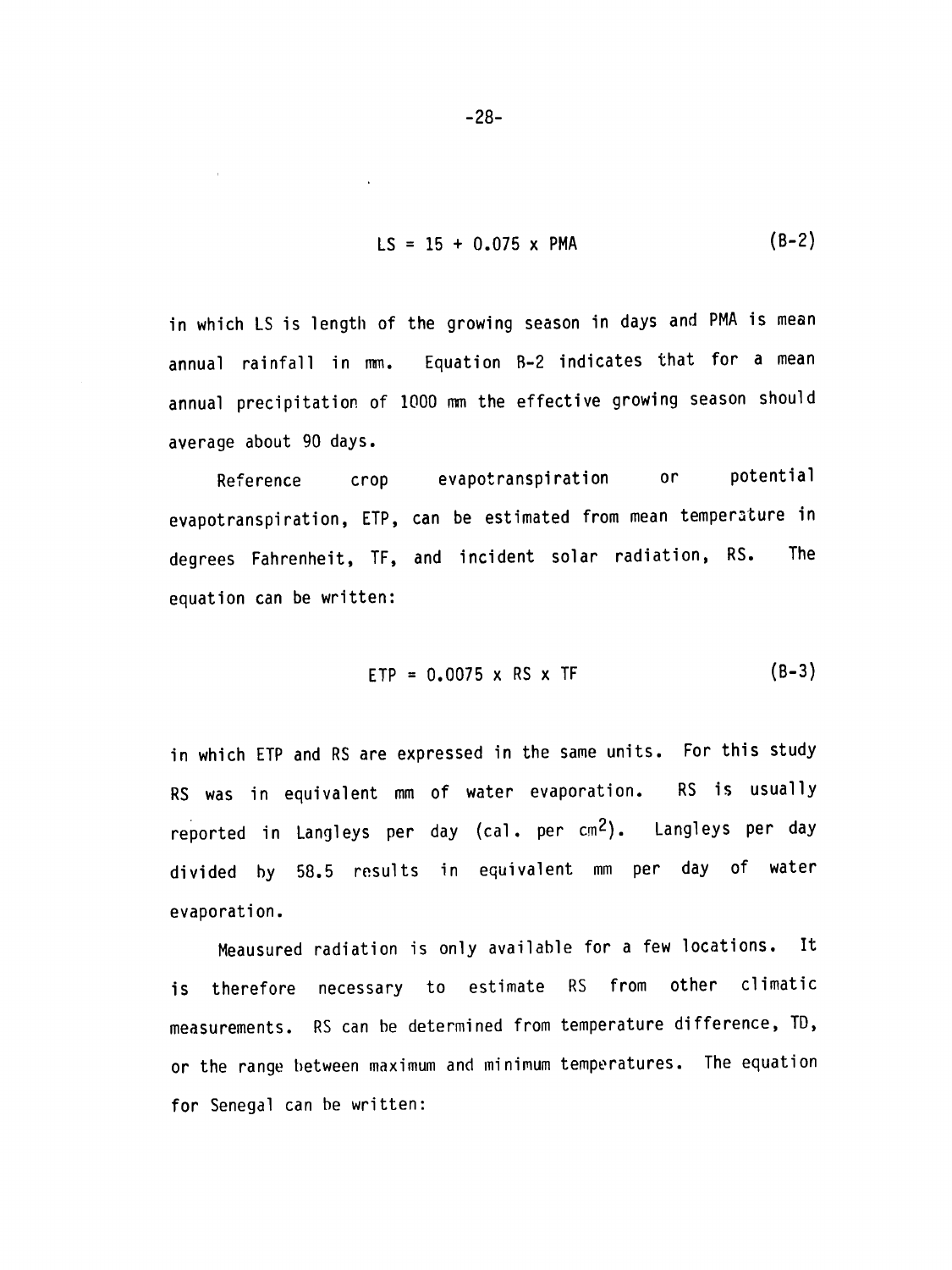$$
RS = 0.16 \times RA \times TD^{1/2}
$$
 (B-4)

in which RA is extraterrestrial radiation in the same units as RS, and TD is the mean temperature difference or temperature range between mean maximum and mean minimum in degrees Celsius. The constant, or coefficient, 0.16, was evaluated from local data at five locations indicting a standard error of the estimate of in the range of five to ten percent, depending on location. Extraterrestrial radiation is presented by latitude and month in mm per day in Table B-i.

Potential evapotranspiration, ETP, or reference crop evapotranspiration, was estimated for each month of the rainy season for nine locations. Isolines of estimated ETP were then drawn for each month and ETP values were compared with the dependable precipitation PD for each month. These comparisons resulted in some revisions of the previously estimated length of the rainy season growing period.

Use was made of a moisture availability index, MAI, calculated from the equation:

$$
MAI = PD/ETP \qquad (B-5)
$$

A month with MAI of less than 0.33 is considered a dry month

-29-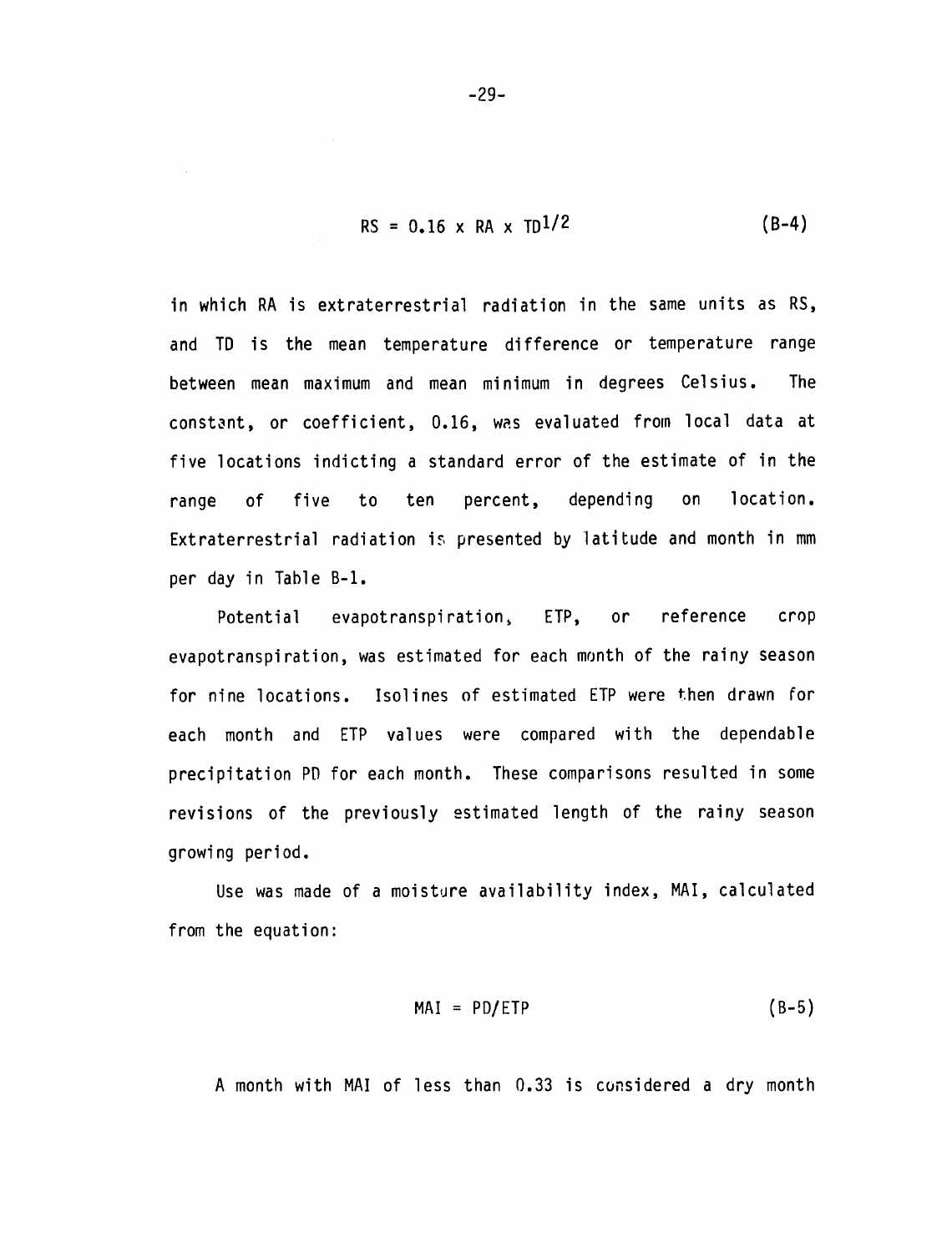| TABLE B-1. Extraterrestrial Radiation, RA, Expressed in Equivalent Evaporation in mm/day. |  |  |  |  |
|-------------------------------------------------------------------------------------------|--|--|--|--|
|                                                                                           |  |  |  |  |

| Latitude |      |  |  |  | Jan. Feb. Mar. April May June July Aug. Sept. Oct. Nov. Dec. |  |      |
|----------|------|--|--|--|--------------------------------------------------------------|--|------|
| 18       |      |  |  |  | 11.6 13.0 14.6 15.6 16.1 16.1 16.1 15.8 14.9 13.6 12.0 11.1  |  |      |
| -16      |      |  |  |  | 12.0 13.3 14.7 15.6 16.0 15.9 15.9 15.7 15.0 13.9 12.4       |  | 11.6 |
| 14       | 12.4 |  |  |  | $13.6$ 14.9 15.7 15.8 15.7 15.7 15.7 15.1 14.1 12.8 12.0     |  |      |
| 12       | 12.8 |  |  |  | 13.9 15.1 15.7 15.7 15.5 15.5 15.6 15.2 14.4 13.3 12.5       |  |      |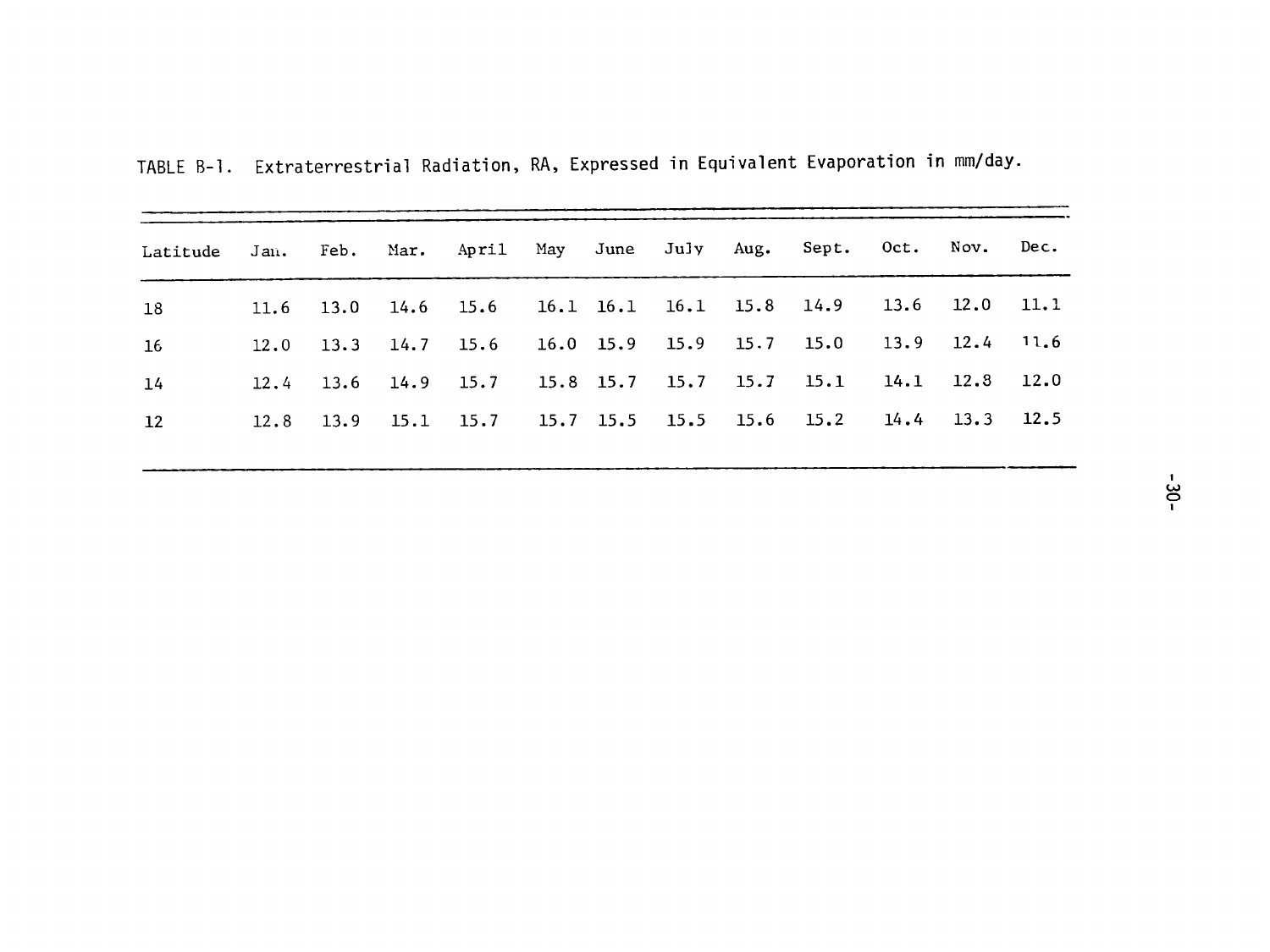with little contribution of rainfall to agricultural production.

Those months of MAI of **1.33** or more were marked as having excessive rainfall with good artificial or natural drainage being required for a satisfactory level of crop production.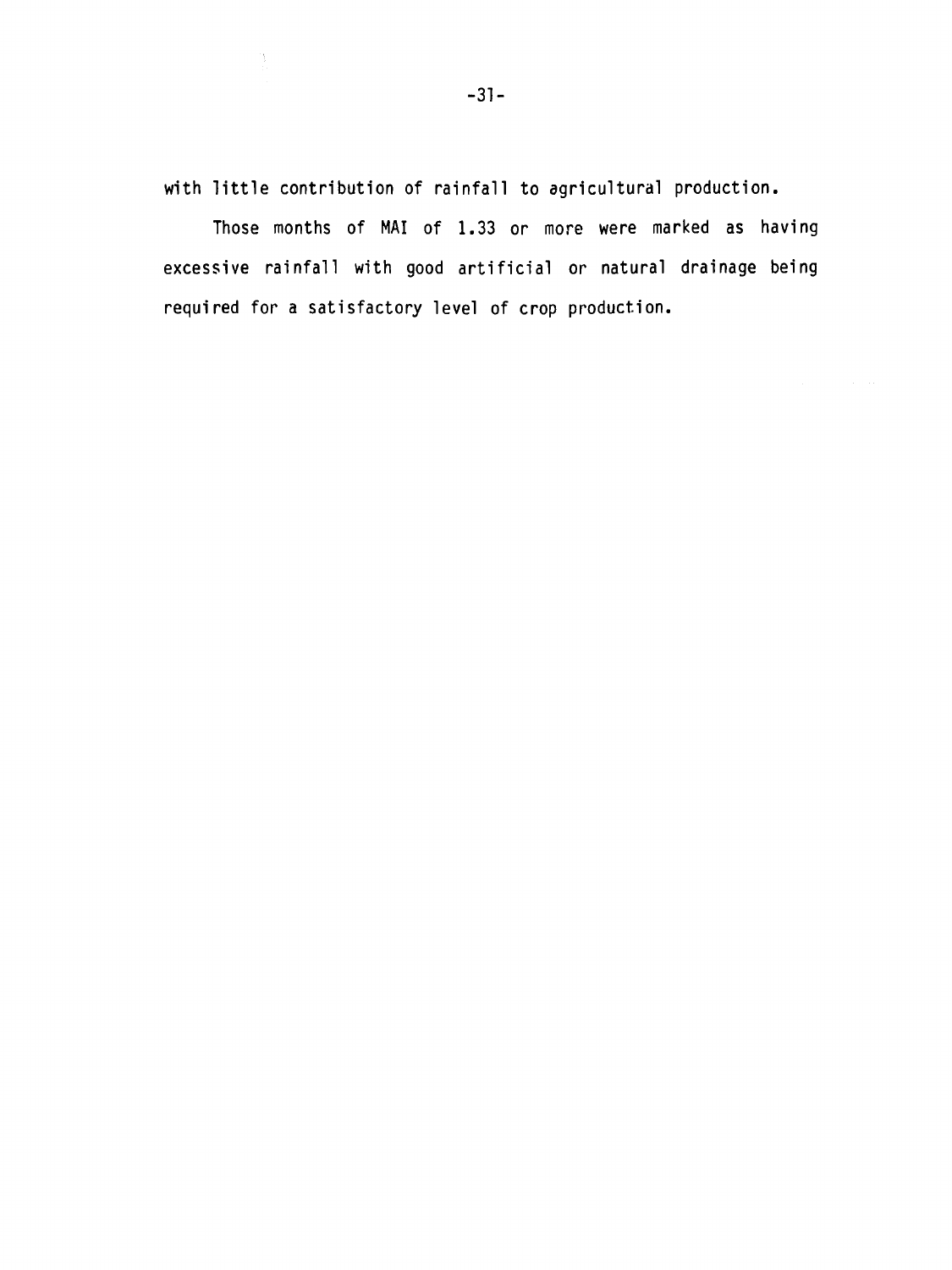## APPENDIX **C -** DETAILED CLIMATIC INFORMATION AT FIVE LOCATIONS

A study was made for five locations using the 30 year climatic records published by the World Meteorological Organization (WMO). The results of this study are given here in order to indicate typical conditions in various parts of Senegal. The column headings for the tabular presentation are as follows:

| Heading      | Description                                                                                                                                      |
|--------------|--------------------------------------------------------------------------------------------------------------------------------------------------|
| PM           | Mean monthly precipitation in mm                                                                                                                 |
| PMI          | Minimum monthly recorded precipitation (30 years)                                                                                                |
| P79          | The 79 percent probability of precipitation occurrence                                                                                           |
| P60          | The 60 percent probability of precipitation occurrence                                                                                           |
| <b>PMX</b>   | Maximum monthly recorded precipitation                                                                                                           |
| <b>TMC</b>   | Mean monthly temperature in degrees Celsius                                                                                                      |
| <b>HM</b>    | Mean monthly percent relative humidity                                                                                                           |
| <b>HMC</b>   | Percent relative humidity calculated from sunshine                                                                                               |
| $\mathsf{S}$ | Percentage of possible sunshine                                                                                                                  |
| <b>SC</b>    | Percentage of sunshine calculated from HM                                                                                                        |
| <b>PD</b>    | Dependable precipitation - the 75 percent probability of<br>precipitation occurrence (that amount equaled or exceeded<br>75 percent of the time) |
| ETP          | Potential evapotranspiration                                                                                                                     |
| <b>ETDF</b>  | Potential evapotranspiration deficit (ETP - PD)                                                                                                  |
| MAI          | Moisture availability index (PD/ETP)                                                                                                             |

-32-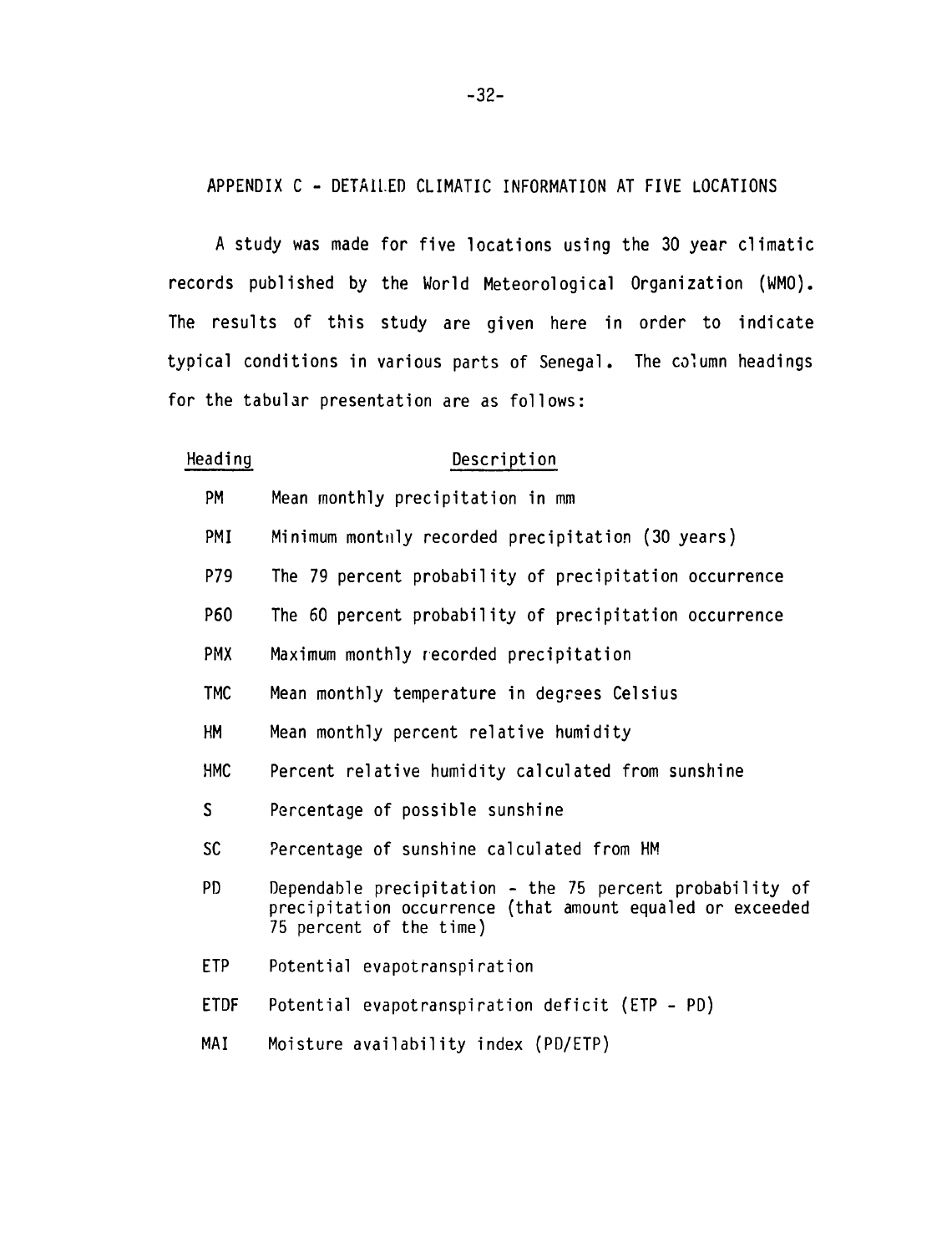| 23 LAT= 14 44 N LONG= 17 30 W KS= 8.6<br>$EL =$<br>DAKAR/YOFF SENEGAL<br>NOV.<br><b>CCT</b><br><b>SEP</b><br>A UG<br>JUL<br><b>JUN</b><br><b>HAY</b><br>MAR APR<br>FE B<br>JAN<br>5.<br>49.<br>163.<br>88. 249.<br>$15 -$<br>υ.<br>1.<br>о.<br>2.<br>0.<br>PH.<br>о.<br>0.<br>$55 -$<br>54.<br>$23 -$<br>n.<br>о.<br>$\mathfrak{a}$ .<br>о.<br>о.<br>ο.<br>PMI<br>О٠<br>-9.<br>114.<br>134.<br>$34 -$<br>1.<br>о.<br>п. | <b>DEC</b><br>б.<br>ο.<br>ο. | <b>ANN</b><br>$578 -$ |
|-------------------------------------------------------------------------------------------------------------------------------------------------------------------------------------------------------------------------------------------------------------------------------------------------------------------------------------------------------------------------------------------------------------------------|------------------------------|-----------------------|
|                                                                                                                                                                                                                                                                                                                                                                                                                         |                              |                       |
|                                                                                                                                                                                                                                                                                                                                                                                                                         |                              |                       |
|                                                                                                                                                                                                                                                                                                                                                                                                                         |                              |                       |
|                                                                                                                                                                                                                                                                                                                                                                                                                         |                              |                       |
|                                                                                                                                                                                                                                                                                                                                                                                                                         |                              |                       |
| о.<br>ο.<br>о.<br>P79<br>. 0.<br>$20 -$<br>$142 -$<br>210.<br>61.<br>- 4 -<br>о.<br>$\mathfrak n$ .                                                                                                                                                                                                                                                                                                                     | о.                           |                       |
| о.<br>о.<br>о.<br><b>P6U</b><br>$53-$<br>250.<br>330.<br>493.<br>$273 -$<br>94.<br>16.<br>7.                                                                                                                                                                                                                                                                                                                            | 112.                         |                       |
| з.<br>20.<br>7.<br><b>PMX</b><br>$26 - 0$<br>27.5<br>27.5<br>$27.3$ $27.3$<br>$26 - 0$<br>23.0<br>21.7                                                                                                                                                                                                                                                                                                                  | $23 - 2$                     | 24.3                  |
| 20.9<br>$20 - 4$<br>21.1<br>TMC                                                                                                                                                                                                                                                                                                                                                                                         |                              |                       |
| $73-$<br>79.<br>79.<br>78.<br>76.<br>76.<br>78.<br>77.                                                                                                                                                                                                                                                                                                                                                                  | 64.                          | 75.                   |
| 76.<br>75.<br>69.<br>HM.<br>45.<br>$39 -$<br>39.<br>- 40 -<br>42.<br>$42 -$<br>40.                                                                                                                                                                                                                                                                                                                                      | $52 -$                       | 43.                   |
| 41.<br>42.<br>$43 -$<br>48.<br><b>SC</b><br>О.<br>11.<br>120.<br>40. 150.<br>$2 \cdot$                                                                                                                                                                                                                                                                                                                                  | $\mathbf{0}$ .               |                       |
| 0.<br>$\overline{\mathbf{0}}$ .<br>$\mathbf{0}$ .<br>0.<br>$\mathbf{0}$ .<br>PD.<br>114.<br>127.<br>$133 -$<br>144.<br>$143 -$<br>139.                                                                                                                                                                                                                                                                                  | 111. 1485.                   |                       |
| 130.<br>122.<br>118.<br>96.<br>104.<br>ETP.<br>114.<br>115.<br>14.<br>$103. -6.$<br>137.                                                                                                                                                                                                                                                                                                                                |                              | 111.1163.             |
| 130.<br>122.<br>113.<br>96.<br>104.<br><b>ETDF</b><br>$-0.1$<br>.09<br>.90<br>$-27$ 1.04                                                                                                                                                                                                                                                                                                                                | 00.                          |                       |
| .01<br>.00<br>.00<br>.00<br>0٥.<br>.00<br>MAI                                                                                                                                                                                                                                                                                                                                                                           |                              |                       |
|                                                                                                                                                                                                                                                                                                                                                                                                                         |                              |                       |
| EL= '21 LAT= 15 23 N LONG= 15 9 W KS= 8.6<br>LINGUERE SENEGAL                                                                                                                                                                                                                                                                                                                                                           |                              |                       |
| NOV <sub>D</sub><br>OC T<br><b>SEP</b><br>JUL AUG<br>JUN.<br><b>MAY</b><br>A PP<br>MAR<br>FE B<br><b>JAN</b>                                                                                                                                                                                                                                                                                                            | DEC.                         | ANN.                  |
| $\sim$ 4.<br>136. 45.<br>$2 \n 19$<br>101.<br>31.<br>ч.                                                                                                                                                                                                                                                                                                                                                                 | $2 -$                        | $535 -$               |
| <b>U.</b><br>$2 \cdot$<br>$2\cdot$<br>PM<br>0.<br>- 0 -<br>0.<br>58.<br>$-47.$<br>$26 -$<br>0.                                                                                                                                                                                                                                                                                                                          | О.                           |                       |
| Ω.<br>Ο.<br>о.<br>Ω.<br>п.<br><b>PHI</b><br>$-6-$<br>0٠<br>$82 -$<br>$73 -$<br>134.<br>4.1                                                                                                                                                                                                                                                                                                                              | Ω.                           |                       |
| о.<br>о.<br>о.<br>о.<br>0.<br>P79<br>о.<br>$22-$<br>112.<br>172.<br>80.                                                                                                                                                                                                                                                                                                                                                 | о.                           |                       |
| 16.<br>0.<br>ο.<br>о.<br>Ο.<br><b>P60</b><br>ο.<br>$33 -$<br>196.<br>395. 279.                                                                                                                                                                                                                                                                                                                                          | $31 -$                       |                       |
| 159.<br>104.<br>4Ω.<br>1.<br>44.<br>35.<br>1.<br>PMX<br>27.5<br>$28 - 5$<br>27.9<br>$2.9 - 0$                                                                                                                                                                                                                                                                                                                           |                              | $23 - 9$ $27 - 9$     |
| 29.1<br>30.9<br>$27.9$ $29.7$ $31.2$<br>25.6<br>$24 - 0$<br><b>THC</b>                                                                                                                                                                                                                                                                                                                                                  |                              |                       |
| 45.<br>- 65.<br>77.<br>74.<br>63.<br>52.                                                                                                                                                                                                                                                                                                                                                                                | 35.                          | 48.                   |
| 41.<br>34.<br>29.<br>34.<br>28.<br>нм<br>64.<br>51.<br>$-44.$<br>41.<br>$52 -$                                                                                                                                                                                                                                                                                                                                          | 69.                          | 61 -                  |
| 60.<br>66.<br>70.<br>72.<br>70.<br>73.<br>SC.<br>0.<br>9.<br>$88 -$<br>74.142.                                                                                                                                                                                                                                                                                                                                          | <b>O.</b>                    |                       |
| 7.<br>$\mathbf{0}$ .<br>0.<br>$\mathbf{0}$ .<br>0.<br>0.<br>PD<br>139.<br>146.<br>137.<br>$153 -$<br>112.                                                                                                                                                                                                                                                                                                               |                              | : 29.1916.            |
| 185.<br>$203 -$<br>122.<br>183.<br>139.<br>137.<br><b>ETP</b><br>139.<br>$137 -$<br>49.<br>11.                                                                                                                                                                                                                                                                                                                          |                              | 129. 1595.            |
| 98.<br>178.<br>$203 -$<br>$192 -$<br>183.<br>139.<br>137.<br><b>ETDF</b><br>- 00<br>-06<br>-64<br>$-93$                                                                                                                                                                                                                                                                                                                 | .00                          |                       |
| $-43$<br>$-04$<br>.00<br>00.00<br>.00<br>.00.<br><b>HAI</b>                                                                                                                                                                                                                                                                                                                                                             |                              |                       |
| 3 N LONG= 16 27 W KS= 8.6<br>4 LAT-16<br>EL =<br>SAINT-LOUIS SENECAL                                                                                                                                                                                                                                                                                                                                                    |                              |                       |
| <b>NOV</b><br>OCT.<br><b>SEP</b><br>A UG<br>JUL<br><b>JUN</b><br><b>HAY</b><br>APR<br>MAR<br>FE B<br><b>JAN</b>                                                                                                                                                                                                                                                                                                         | OE C                         | <b>ANN</b>            |
| $2 -$<br>$29 -$<br>$97 -$<br>161.<br>- 44.                                                                                                                                                                                                                                                                                                                                                                              | $3 -$                        | $347 -$               |
| $\overline{7}$ .<br>$\mathbf{1}$<br>α.<br>ο.<br>$\mathbf{1}$ .<br>$\overline{\mathbf{1}}$ .<br>PМ<br>Ω.<br>о.<br>я.<br>5.<br>1.                                                                                                                                                                                                                                                                                         | ο.                           |                       |
| о.<br>в.<br>$0 -$<br>О.<br>0.<br>ο.<br><b>PMI</b><br>о.<br>$4 -$<br>44.<br>$8E -$<br>$13 -$                                                                                                                                                                                                                                                                                                                             | о.                           |                       |
| о.<br>О.<br>ο.<br>Ο.<br>ο.<br>о.<br><b>P79</b><br>8.<br>о.<br>84.<br>133.<br>$25 -$                                                                                                                                                                                                                                                                                                                                     | о.                           |                       |
| $\mathbf{1}$<br>о.<br>n.<br>о.<br>0.<br>о.<br><b>P60</b><br>24.<br>186.<br>$290 -$<br>$235 -$<br>$113 -$                                                                                                                                                                                                                                                                                                                | 45.                          |                       |
| 71.<br>15.<br>$3 \cdot$<br>3.<br>18.<br>10.<br>PMX                                                                                                                                                                                                                                                                                                                                                                      |                              | $24 - 8$              |
| 22.3 22.2 21.8 22.3 25.7 27.6 28.0 28.5 29.1 25.0 23.1<br>22.0<br>TH <sub>C</sub>                                                                                                                                                                                                                                                                                                                                       |                              |                       |
| 57.<br>66.<br>$81 -$<br>$82 -$<br>$32 -$                                                                                                                                                                                                                                                                                                                                                                                | $71 -$                       | $73 -$                |
| 83.<br>$83-$<br>77.<br>70.<br>55.<br>57.<br>HМ<br>56.<br>50.<br>37.<br>36.                                                                                                                                                                                                                                                                                                                                              | 46.                          | 44.,                  |
| 36.<br>35.<br>35.<br>41.<br>47.<br>51.<br><b>SC</b><br>56.<br>Ω.<br>5.<br>52.                                                                                                                                                                                                                                                                                                                                           | О.                           |                       |
| 96.<br>16.<br>п.<br>Ω.<br>Ω.<br>Ο.<br>О,<br>Ο.<br>PD<br>122.<br>143.                                                                                                                                                                                                                                                                                                                                                    |                              | 102. 1498.            |
| 132.<br>140.<br>140.<br>127.<br>121.<br>122.<br>128.<br>108.<br>113.<br>ETP.<br>122.<br>138.                                                                                                                                                                                                                                                                                                                            |                              | 102. 1329.            |
| 80.<br>44.<br>124.<br>127.<br>121.<br>122.<br>128.<br>108.<br>113.<br><b>ETDF</b><br>.00<br>03.                                                                                                                                                                                                                                                                                                                         | 0٥.                          |                       |
| $-40$<br>$-69$<br>.11<br>-00<br>-00<br>•០០<br>.00<br>.00<br>. បប<br>MAI                                                                                                                                                                                                                                                                                                                                                 |                              |                       |